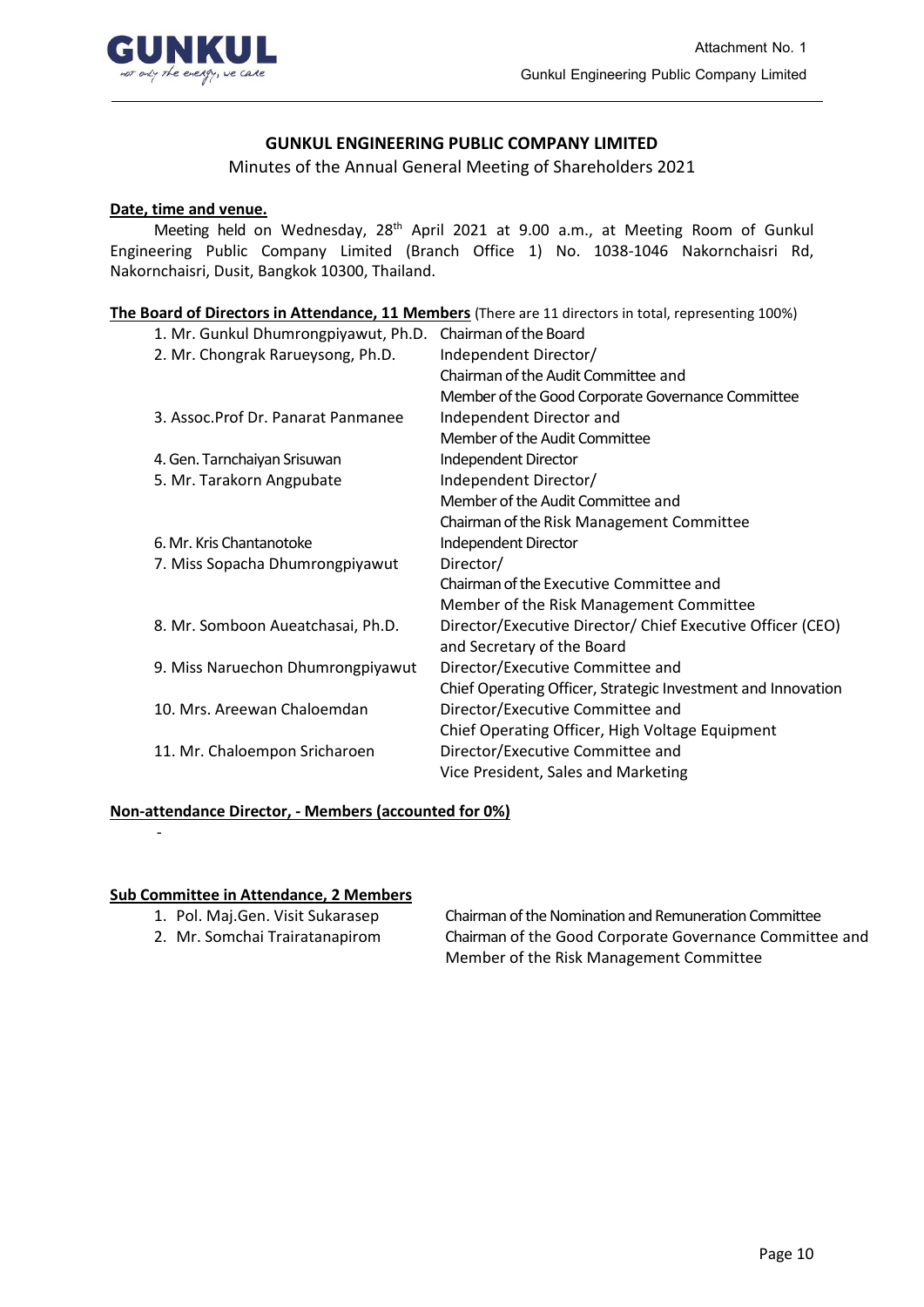

# **Executives and Managers at the Meeting, 9 Members**

| 1. Mr. Phongsakorn Damnoen, Ph.D.    | Chief Operating Officer,<br><b>Energy Business Development and Strategy</b>                                          |
|--------------------------------------|----------------------------------------------------------------------------------------------------------------------|
| 2. Mr. Chaisiri Wattanacharnnarong   | Chief Operating Officer, Construction and Turnkey                                                                    |
| 3. Mr. Thitipong Techaratanayuenyong | Member and Secretary of the Risk Management Committee<br>and Chief Financial Officer (CFO)                           |
| 4. Mr. Theerapab Punyasakhon         | Chief Operating Officer, Business Support                                                                            |
| 5. Mrs. Somluk Kanuenghet            | Member and Secretary of                                                                                              |
|                                      | the Nomination and Remuneration Committee and                                                                        |
|                                      | Senior Vice President, Executive Office                                                                              |
| 6. Miss Chantra Jongjamareeseethong  | Company Secretary/                                                                                                   |
|                                      | Secretary of the Good Corporate Governance Committee<br>and Senior Vice President, Office of Chief Executive Officer |
| 7. Mr. Tanetsiri Farkmitr            | Secretary of the Audit Committee and                                                                                 |
|                                      | Vice President, Internal Audit                                                                                       |
| 8. Mrs. Lukkana Santiruamjairuk      | Manager, Human Resources and Administration Department                                                               |
| 9. Miss Tanawan Patana-Anek          | Assistant Manager, Office of Chief Executive Officer                                                                 |

## **Other Participants at the Meeting, 2 Members**

| 1. Mr. Waiyawat korsmarnschaikit | Representative KPMG Phoomchai audit Ltd. - Auditor           |
|----------------------------------|--------------------------------------------------------------|
| 2. Mr. Kongkoch Yongsavasdikul   | Representative, Kudun and Partners Co., Ltd. - Legal Advisor |
|                                  | and an independent representative to be a director in        |
|                                  | monitoring the vote                                          |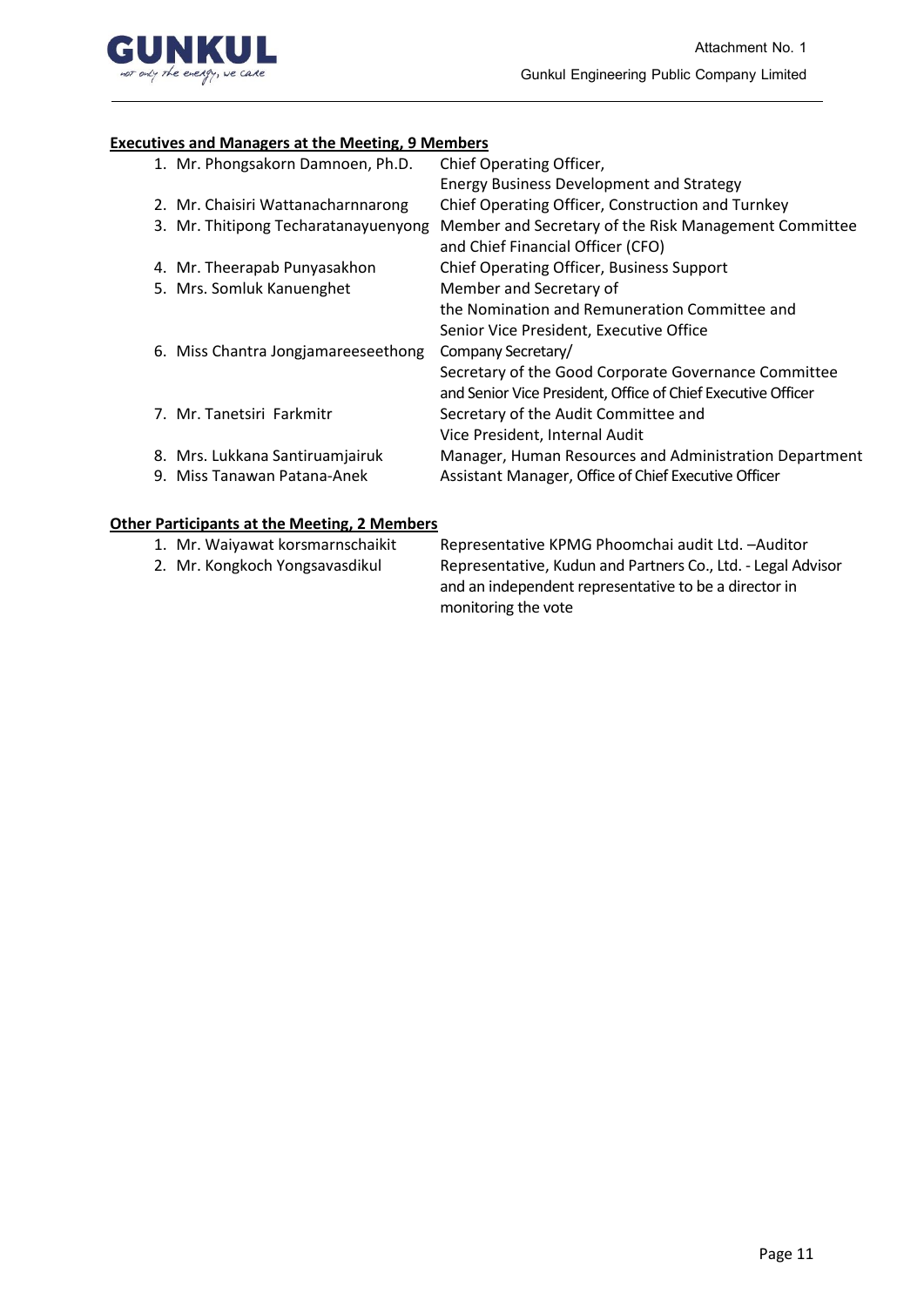

For the 2021 Annual General Meeting of Shareholders, the Company has preventive measures to control Coronavirus 2019 (COVID-19), with Guideline for attending the meeting, regarding the outbreak of COVID-19 as follow;

- 1. Shareholders who recently visited or returned from any high-risk countries in less than fourteen (14) days as specified in the notification of Ministry of Public Health, the Company shall reserve the right to deny entry into the meeting which should use the proxy as in Article 4.
- 2. In addition to item 1, Shareholders who are in a high-risk situation e.g., having recently visited or returned from any high-risk countries or administrative areas in less than fourteen (14) days, or showing any sign of respiratory symptoms, are advised to proxy a representative or the Company's Independent Director as per the conditions and procedures stated in the attachment. In any case, the Company shall reserve the right to deny any highrisk attendees' entry into the meeting.
- 3. The Company shall conduct health screening, in compliance with the guideline of Department of Disease Control, at the meeting entrance. For those being identified with respiratory symptom, the Company shall reserve the right to deny entry into the meeting. (In case that the aforementioned shareholder present at the Venue, such shareholder may proxy a representative or the Company's Independent Director to attend the meeting.)
- 4. With our deep concern over the health of shareholders, the Company asks for your kind cooperation even those who are not in the risk group, proxy the Company's Independent Director to attend the meeting.
- 5. The Company kindly requests everyone to prepare and wear a facemask all times.

The Company organized a meeting based on the organizing plan and disease control measures that submitted to the Health Bureau and the Dusit District Office, whereby the health bureau, in collaboration with the district office, has arranged officers to visit the inspection area.; along with providing advice on actions taken according to the preventive measures prescribed by the government since  $27<sup>th</sup>$  April 2021.

The legal advisor, auditor, financial advisor and financial institutes are also attended this meeting as follow details:

- ➢ Audit from KPMG Phoomchai audit Ltd.
- ➢ Legal Advisor from Kudun and Partners Co., Ltd. acts as an independent party, monitoring the vote.

The company has delivered a notice of meeting and the meeting documentation including has published a notice of invitation to the meeting via the website of the Stock Exchange of Thailand is to meet the requirement.

Prior to beginning the meeting agenda, details of the meeting and the vote counting process were given as per attachment no. 8 and 9 page 64 – page 71 as follow;

Public Companies Act 2535 as amended in 2551 and in accordance with Section 90 and 107 and in accordance with Article 27 & 28 of Articles of Association concerning the quorum and voting in the shareholders' meeting as follows:

**Section 90** The company shall not pay money or any other property to the directors, except payment as remuneration under the articles of association of the company.

> In the case where the articles of association of the company contain no provision on said matter, payment of remuneration under paragraph one shall be in accordance with the resolution of the meeting of shareholders, supported by votes not less than two-thirds of the total votes of shareholders present.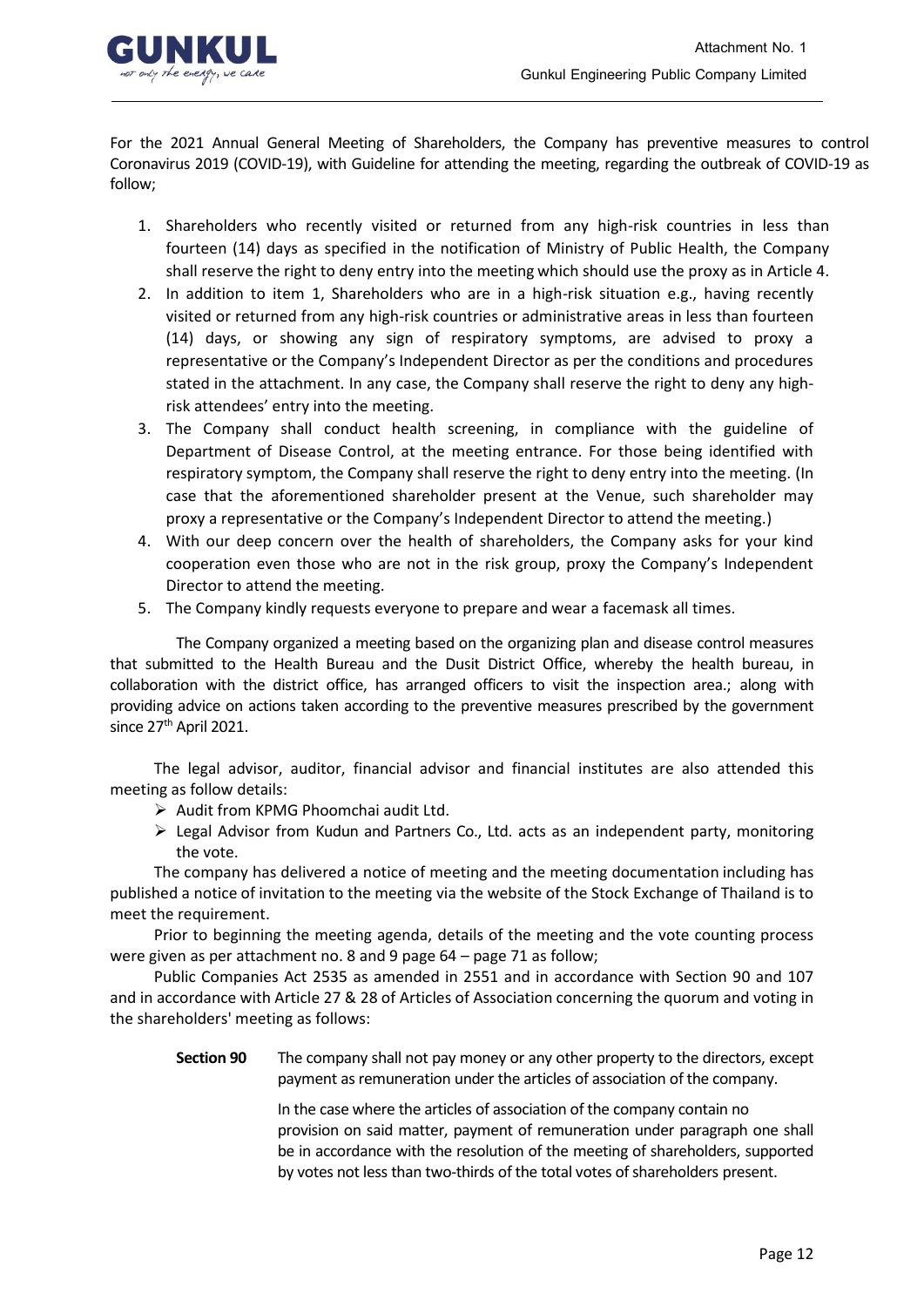

- **Section 107** Unless otherwise provided in this Act, a resolution of a meeting of shareholders requires votes as follows:
	- (1) in a normal case, a majority of votes of the shareholders present and voting at the meeting is required, provided that in the case of an equality of votes, the person presiding over the meeting shall have an additional vote as a casting vote;
	- (2) in any of the following cases, votes of not less than three-fourths of the total number of votes of shareholders present at the meeting and entitled to vote are required:
		- (a) selling or transferring the undertaking of the company, in whole or in substantial part, to any other person;
		- (b) purchasing or taking a transfer of the undertaking of any other company or a private company to be owned by the company; or
		- (c) concluding, modifying or terminating any contract concerning the granting of a lease of the company's undertaking in whole or in substantial part, the entrusting of any other person to manage the business of the company, or an amalgamation of the undertaking with any other person with a view to sharing profits and loss;
- **Article 27** In a shareholders meeting,
	- a quorum shall be constituted by at least 25 shareholders present in person or by proxy (if any) holding an aggregate number of shares not less than one-third of the total shares sold,
	- or by a number of shareholders present in person or by proxy not less than one-half of the total shareholders holding an aggregate number of shares not less than one-third of the total shares sold.
- **Article 28** In vote casting, each share shall be counted as one vote, and a resolution of the shareholders meeting shall be as follows:-
	- (1) In a general case, a resolution of the shareholders meeting shall be passed by a majority vote of the shareholders attending the meeting and casting their votes. In case of a tie vote, the chairman of the meeting shall have an additional vote as a casting vote.
	- (2) A resolution shall be passed by a vote of not less than three-fourth of the total votes of the shareholders attending the meeting and entitled to vote, in the following cases:-
		- (a) Sale or transfer of the entire or partial material business of the Company to other person;
		- (b) Purchase or acceptance of transfer of the business of other company or private company by the Company;
		- (c) Execution, amendment or termination of contracts in respect of the granting of a hire of the entire or partial material business of the Company; empowerment of other persons to manage business of the Company; or merger of business with other persons with the purpose of profit and loss sharing;
		- (d) Amendment to the Memorandum of Association or Articles of Association;
		- (e) Increase or decrease of the Company's capital; or issuance of debentures;
		- (f) Merger or dissolution of the Company.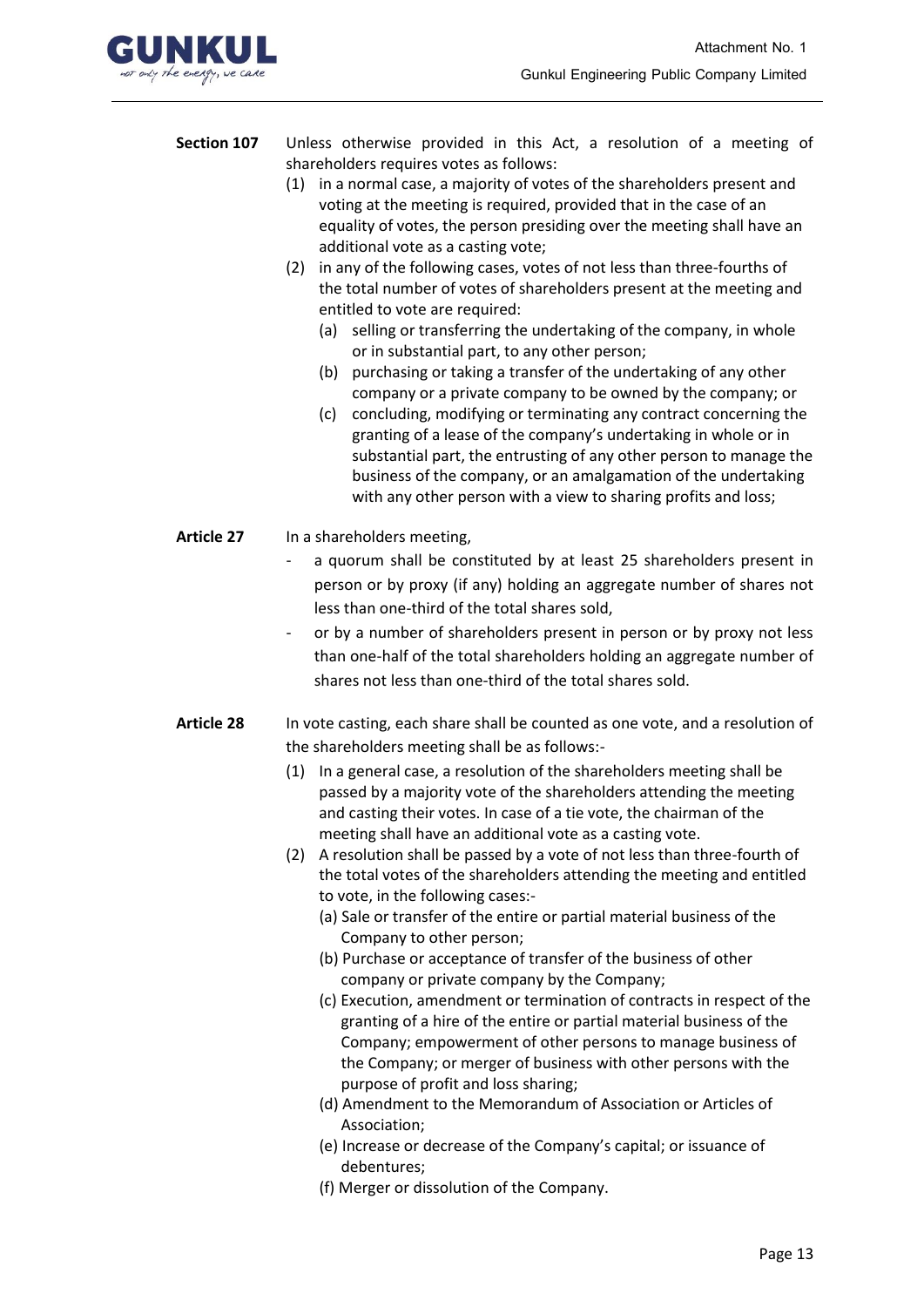

(3) The payment of directors 'remuneration shall be in accordance with the shareholders' resolution, consisting of votes of not less than twothirds of the total number of votes of the shareholders present at the meeting.

### **Voting Procedure**

Shareholders and the proxies must vote in the following cases: Approve, Disapprove, or Abstain. Separate votes are not allowed, by specifying the procedures for collecting ballots and voting methods as follows:

## **Voting**

## **Collecting ballots and counting votes in general agenda**

- The Chairman of the Meeting will ask the shareholders to vote. "Disapprove" or "Abstain" on any agenda, vote on the distributed ballot papers when registering and sign the signature. Then the staff of the company will collect ballots only "Disapprove" or "Abstain" to summarize the voting results for the Chairman to report to the meeting.

- The vote counting method for the general agenda will be used to deduct the votes "Disapprove" or "Abstain" out of the total number of votes attending the meeting. The remaining votes will be counted as the votes on the agenda.

### **Collection of ballot papers and vote counting method on election of Directors agenda**

- The Chairman of the Meeting will ask the shareholders to vote "Approve" "Disapprove" or "Abstain" on this agenda by voting on the distributed ballot papers when registering and signed the signature. After that, the Company's staff will collect all ballot papers from all shareholders and proxies that attending the meeting in order to summarize the voting results for the Chairman and report to the meeting.

- The vote counting method for the election of directors of the Company shall be counted as "Approve" "Disapprove" or "Abstain".

In considering such votes, the voting will be considered by the shareholder as the Proxy. The resolution of the meeting for each agenda item shall be adopted by majority votes. If there are equal votes, the Chairman of the meeting shall have a casting vote. For the resolution of the capital reduction agenda or the capital increase of the Company Amendment of Memorandum of Association, Acquisition or Transfer of Business of another Company to the Company, the Issuance of Debentures, including the Increase of Share Capital has to hold not less than three-fourths of the total number of votes of shareholders and proxies attending the meeting and having the right to vote. For the agenda of Remuneration of the Board of Directors, the resolution shall be passed by not less than two of the total numbers of votes of shareholders and proxies attending the meeting. The details of the voting results of each agenda item will be informed to the meeting after the next agenda.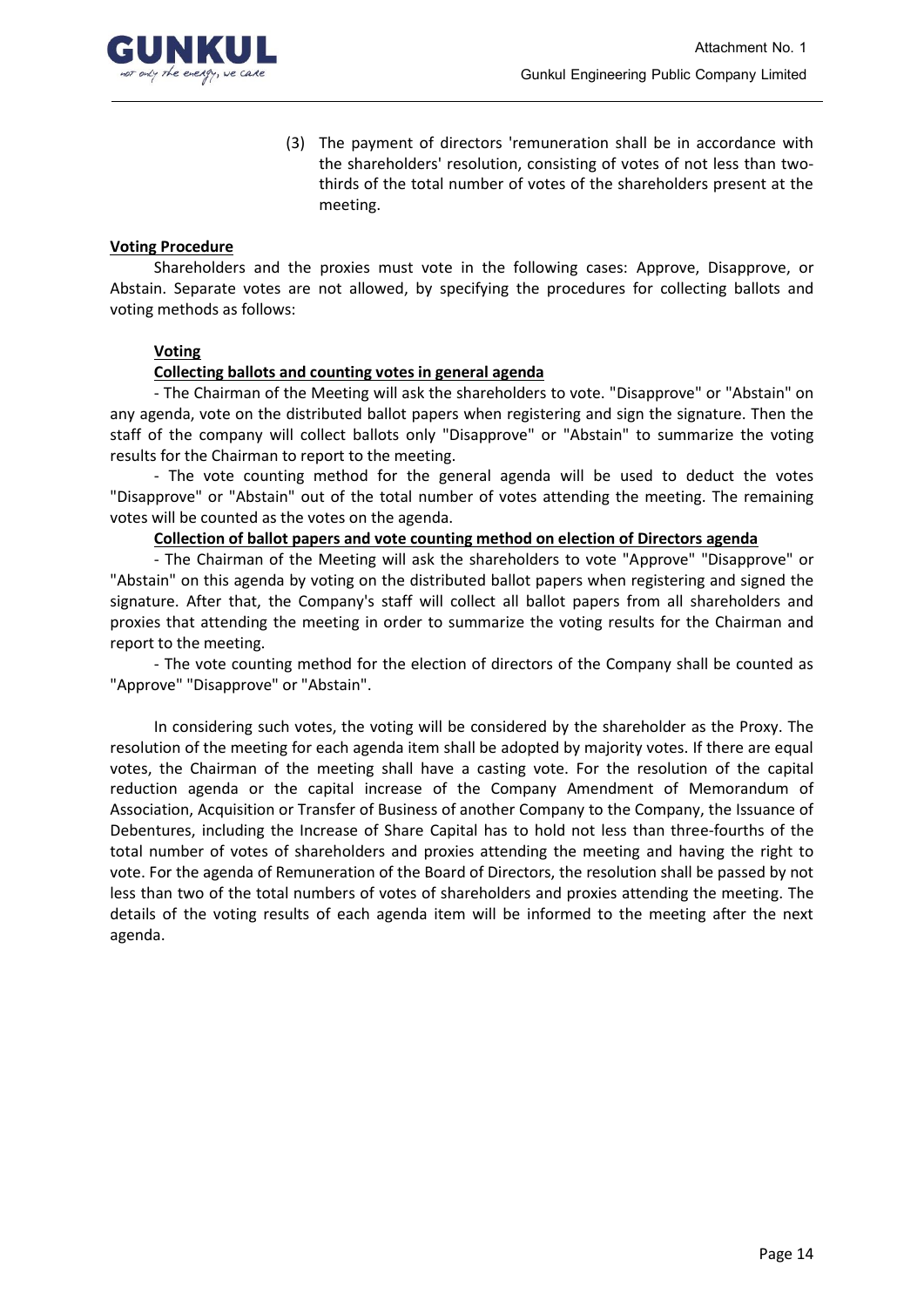

Resolutions of the meeting for each agenda shall be as follows:-

| Agenda No.       | <b>Vote Counting</b><br>Category                   |                                                                                                                                                                                                                                                                                                                                                                                                                                                 |  |
|------------------|----------------------------------------------------|-------------------------------------------------------------------------------------------------------------------------------------------------------------------------------------------------------------------------------------------------------------------------------------------------------------------------------------------------------------------------------------------------------------------------------------------------|--|
| 1, 3, 4, 5, 6, 8 | Ordinary<br>resolution                             | Majority vote of the shareholders and proxies attending the<br>meeting and casting their votes. In case of a tie, the                                                                                                                                                                                                                                                                                                                           |  |
|                  |                                                    | Chairman of the meeting shall have a casting vote by voided<br>ballot will be not included for calculation of the votes.                                                                                                                                                                                                                                                                                                                        |  |
|                  | Special<br>resolution                              | Approval vote of more than three-fourths of the<br>shareholders and proxies attending the meeting and<br>entitled to vote and by no counted of related shareholders<br>in case of voided ballot, will be counted for calculation of<br>the vote.                                                                                                                                                                                                |  |
| $\overline{7}$   | Ordinary<br>resolution                             | Approval vote of not less than two-thirds of the total<br>number of votes of shareholders and proxies attending the<br>meeting.                                                                                                                                                                                                                                                                                                                 |  |
| 2                | Announcement                                       | No votes. This agenda is to inform.                                                                                                                                                                                                                                                                                                                                                                                                             |  |
| $9$ (If any)     | Ordinary<br>resolution<br>or Special<br>resolution | Majority vote of the shareholders attending the meeting<br>and casting their votes. In case of a tie, the Chairman of the<br>meeting shall have a casting vote or Approval vote of more<br>than two-thirds of the total votes of the shareholders and<br>proxies attending the meeting or Approval vote of more<br>than three-fourths of the shareholders and proxies<br>attending the meeting and entitled to vote. (depending on<br>the case) |  |

### **Start of Meeting**

**Mr. Somboon Aueatchasai, Ph.D., Chief Executive Officer**, welcomed shareholders, proxies, representatives from the Thai Investors Association, representatives from legal advisors and auditors, then declared the number of shareholders present in person and by proxy as follows:-

| <b>Shareholders</b> | 22 persons  | representing | 368,295,752 shares   |  |
|---------------------|-------------|--------------|----------------------|--|
| Proxies             | 388 persons | representing | 5,825,073,102 shares |  |
|                     |             |              |                      |  |
| Total               | 410 persons | representing | 6,193,368,854 shares |  |

Equal to 69.7253% of the total 8,882,530,794 issued and sold shares of the Company, or equivalent to 70.5115% of the total issued and sold capital deducted by treasury shares (not counted as a quorum in the shareholders' meeting) of 8,783,487,274 shares which constituted a quorum according to Article 27.

**Mr. Gunkul Dhumrongpiyawut, Ph.D., Chairman of the Board**, was the chairman of the meeting had made an opening at the meeting as follows:

In the year 2020, the Company has faced various challenges, especially the situation of the COVID-19 virus epidemic that remains a global issue. The Company has formulated strategic plans to respond to the situations that arise, for example: The new way of working, improving the efficiency of the basic information systems and the technology that needed to increase work efficiency, and in the field of communications such as full distance conference and training, in-house communication via live online broadcasting to communicate important information and build confidence among employees. As a result, in the past year, the Company was able to operate continuously and achieve the important operational goals of the Company; as well as, other direct and indirect support to hospitals, educational institutions, surrounding communities and other agencies to overcome this crisis together and to drive the organization to sustainable growth in all dimensions.

The Company also attaches great importance to long-term value creation for stakeholders in order to focus on conscious operations, environmental restoration, along with community and social development, with the belief that if we are determined and ready to change the way of operation, adapt to keep up with the changes, adhering to the framework of consideration for the mutual benefit of all stakeholders, we will overcome those crises or challenges.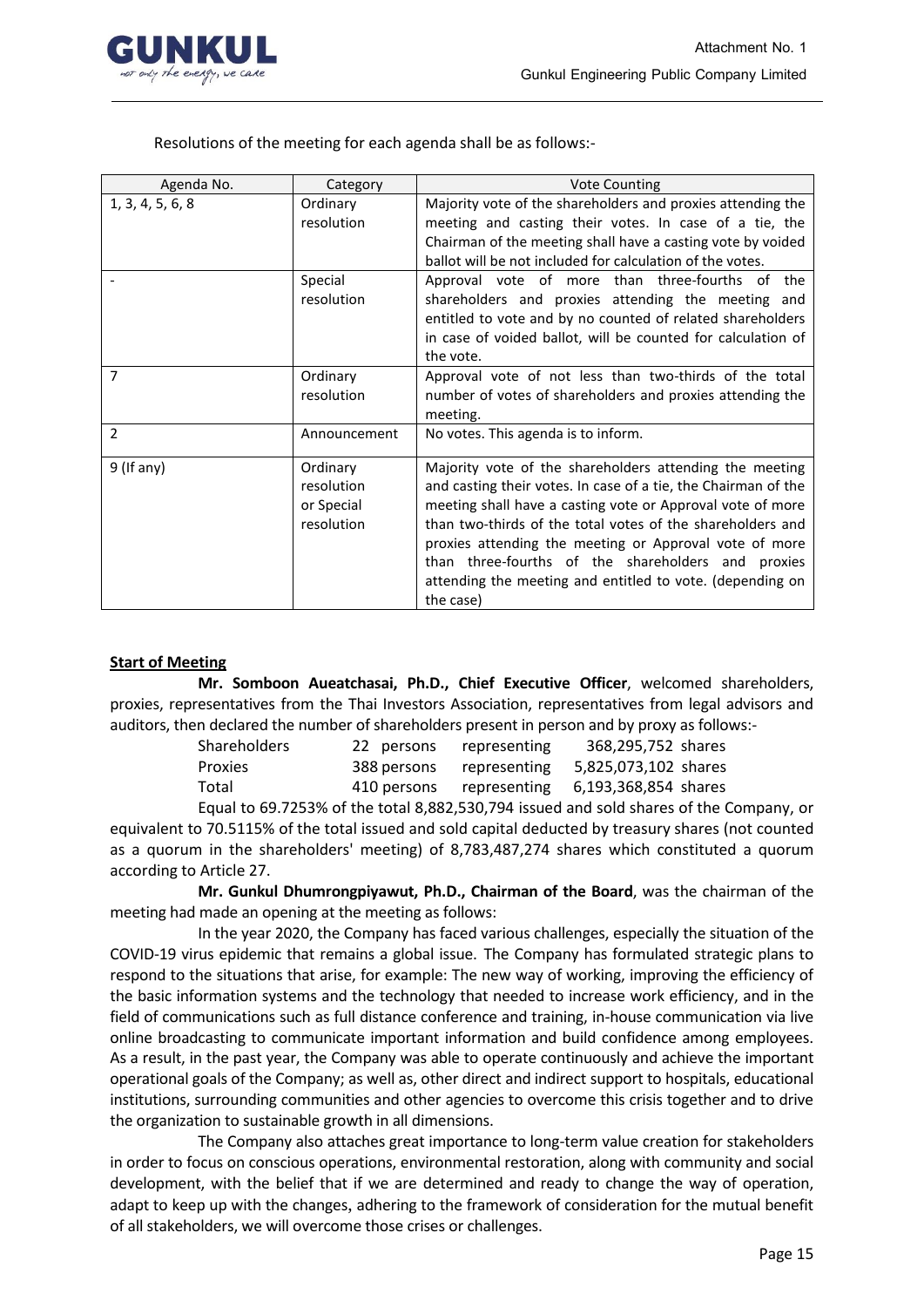

On behalf of the Board of Directors, I would like to thank the shareholders, business partners and all relevant parties for their continuous support and trust in the Company, and especially thank you to all employees who have performed their duties with dedication and unity to overcome the challenges of the Company's business operations.

Finally, I wish you good luck, safe from disease, and encourage all those affected by COVID-19 to overcome various obstacles and wish you all good health, both physically and mentally.

The chairman of the meeting assigned Ms. Sopacha Dhumrongpiyawut, Director and Chairman of the Executive Committee, and Mr. Somboon Aueatchasai, Ph.D., Director, Chief Executive Officer and Secretary of the Board to proceed with the meeting agendas.

**Mr. Somboon Aueatchasai, Ph.D., Chief Executive Officer** invited a legal advisor from Kudun and Partners Co., Ltd. to inspect the vote counting as an independent party. A representative of minority shareholders was also invited to inspect the vote counting, whereby no one is convenient to be a representative from the minor shareholders in this time.

Since 13<sup>th</sup> November 2020 until 31<sup>st</sup> January 2021, the Company sent a letter of notification for the opportunity to shareholders to propose the agenda of the 2021 Annual General Meeting of Shareholders in advance, and also specify the criteria that the Company had set for proposing the agenda to the shareholders in general, which has been disseminated through the website of the Stock Exchange of Thailand and the Company's website, which no one proposed to the meeting for consideration by the Board of Directors in order to set the agenda for this general meeting of shareholders. Therefore, I would like to introduce you to the following meeting agendas:-

## **Agenda 1 To consider and approve the Minutes of the 2020 Annual General Meeting of Shareholders**

**Mr. Somboon Aueatchasai, Ph.D., Chief Executive Officer**, proposed the Meeting to approve the Minutes of the 2020 Annual General Meeting of Shareholders held on Tuesday, 21<sup>st</sup> April 2020. A copy of it was submitted to the Stock Exchange of Thailand and Department of Business Development, Ministry of Commerce, within the submission period required by law. The same was posted on the Company's website [www.gunkul.com](http://www.gunkul.com/) whereas a copy of the Minutes of that Meeting was also attached to the Notice of the Meeting sent earlier to the shareholders as per attachment 1, page 10 – page 40. The Board of Directors' Meeting has considered that the Minutes were reported precisely and correctly, therefore, requested the Meeting for further approval.

**Mr. Somboon Aueatchasai, Ph.D., Chief Executive Officer,** gave an opportunity for the shareholders to ask questions or express opinions, which there was no shareholder asking or would like to edit the minutes of the 2020 Annual General Meeting of Shareholders.

**Miss Sopacha Dhumrongpiyawut, Chairman of the Executive Committee**, informed the shareholders' meeting that from the opinion of the Board of Directors, it was considered that this report was completely and correctly recorded and agreed to propose to the shareholders' meeting to consider and certify the minutes of the 2020 Annual General Meeting of Shareholders, therefore proposing to the meeting for consideration. In this agenda, the votes will be counted by the majority votes of the shareholders and proxies who attend the meeting and cast their votes. If there is a tie, the chairman of the meeting shall have an additional vote as the deciding vote.

Resolution The Meeting had thoroughly considered and by a majority of the votes of shareholders and proxies attending the meetings and casted the votes on approval of the minutes of the 2020 Annual General Meeting of Shareholders which was held on Thursday,  $21<sup>th</sup>$ April 2020 as following result:

There was no shareholder disputing the vote counting result for this agenda.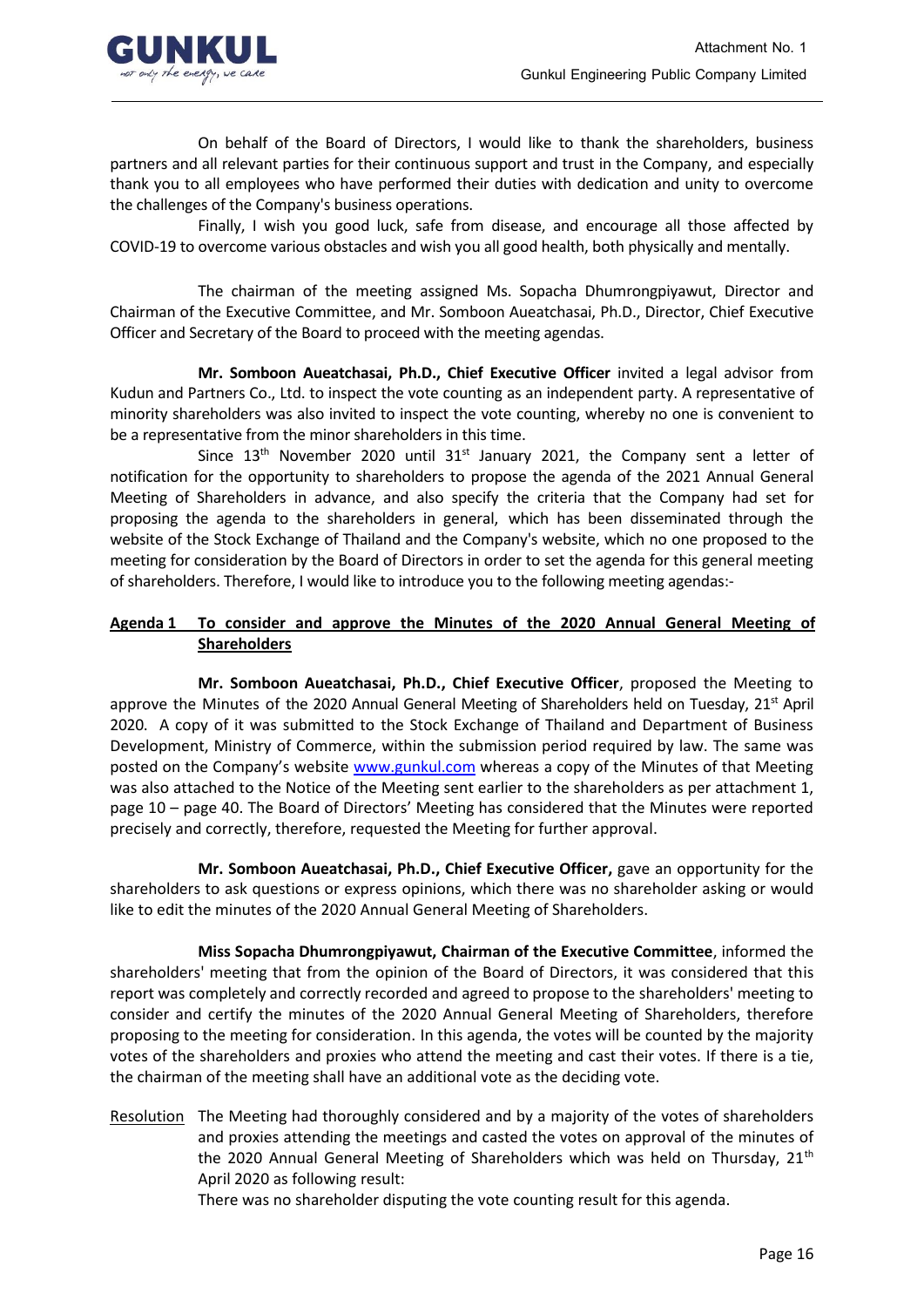

| 0,199,099,009 snarcs. |                 |            |  |  |
|-----------------------|-----------------|------------|--|--|
| Shareholders          | Number of Votes | Percentage |  |  |
| Approved              | 6,193,635,605   | 100.0000   |  |  |
| Disapproved           |                 | 0.0000     |  |  |
| Total                 | 6,193,635,605   | 100.0000   |  |  |
| Void Ballot *         |                 |            |  |  |
| Abstain *             |                 |            |  |  |
|                       |                 |            |  |  |

There were 416 shareholders attending the meeting in total amount of shares. 6,193,635,605 shares.

\* The said votes shall not be counted as a basis for the calculation of votes.

### **Agenda 2 To consider and acknowledge 2020 Annual Performance Report**

**Mr. Somboon Aueatchasai, Ph.D., Chief Executive Officer**, reported to the meeting to acknowledge the 2020 Annual Performance Report (Management Discussion and Analysis) according to the Company's Articles of Association, Clause 29 and Clause 42, require the Company to report the results of its operations in the past year to the Annual General Meeting of Shareholders. The details are shown in Attachment No. 2 (Annual Report 2020 which can be downloaded from the QR Code page 43), by summarizing the performance of the Company for the year 2020 as follows:

The Company had total income presented in the consolidated financial statements of 10,974.54 million baht, an increase of 3,779.28 million baht or 52.52 percent compared to the same period of the previous year, showing total income of 7,195.26 million baht. The main income arising from construction was 2,022.42 million baht, compared with the same period of the previous year, showing the amount of 979.95 million baht, an increase of 1,042.47 million baht or equivalent to 106.37%.

For income from renewable energy for the year ended  $31<sup>st</sup>$  December 2020, shown in the amount of 4,093.35 million baht, compared with the same period of the previous year, showing 4,504.40 million baht, a decrease of 411.05 million baht or a 9.13% decrease due to the production capacity that decreased from the sale of wind power. Due to the monsoon season entering Thailand in 2019 rather faster than in 2020, the amount of wind generated during the same period compared with the previous year has decreased. However, wind energy revenues had returned to normal in the fourth quarter of last year.

The gross profit margin of the Company for the year ended  $31^{st}$  December 2020 will be 39.03% compared to the previous year at 52.05%, a decrease of 13.02 due to the lower revenue from wind power sales of approximately 700 million baht. The gross profit is quite high for the renewable energy business. The Company expects that this year gross profit margin will rise to around 40% due to renewable energy revenues returning to normal as it should be.

The Company and its subsidiaries have total assets as of  $31<sup>st</sup>$  December 2020 in the amount of 46,032.16 million baht and current assets in the amount of 11,782.49 million baht and current liabilities in the amount of 12,982.57 million baht. The main reason is the current portion of the long-term liabilities that are due within 1 year, which must be separately presented in the section of current liabilities. This is due to loans for wind power projects, solar projects, and these projects are already income-generating, so there is no cause for concern.

As for the shareholders' equity as of  $31<sup>st</sup>$  December 2020, showing the amount of 12,475.31 million baht, compared with the shareholders' equity as of  $31<sup>st</sup>$  December 2019, showing 11,332.91 million baht, an increase of 1,142.40 million baht, or an increase of 10.08%.

For this agenda, the Company would like to report the result of operations in relation to good corporate governance and the becoming a member of the Private Sector Collective Action Coalition Against Corruption which the Chairman of the Good Corporate Governance Committee will be the person who presented the information to the meeting for further information.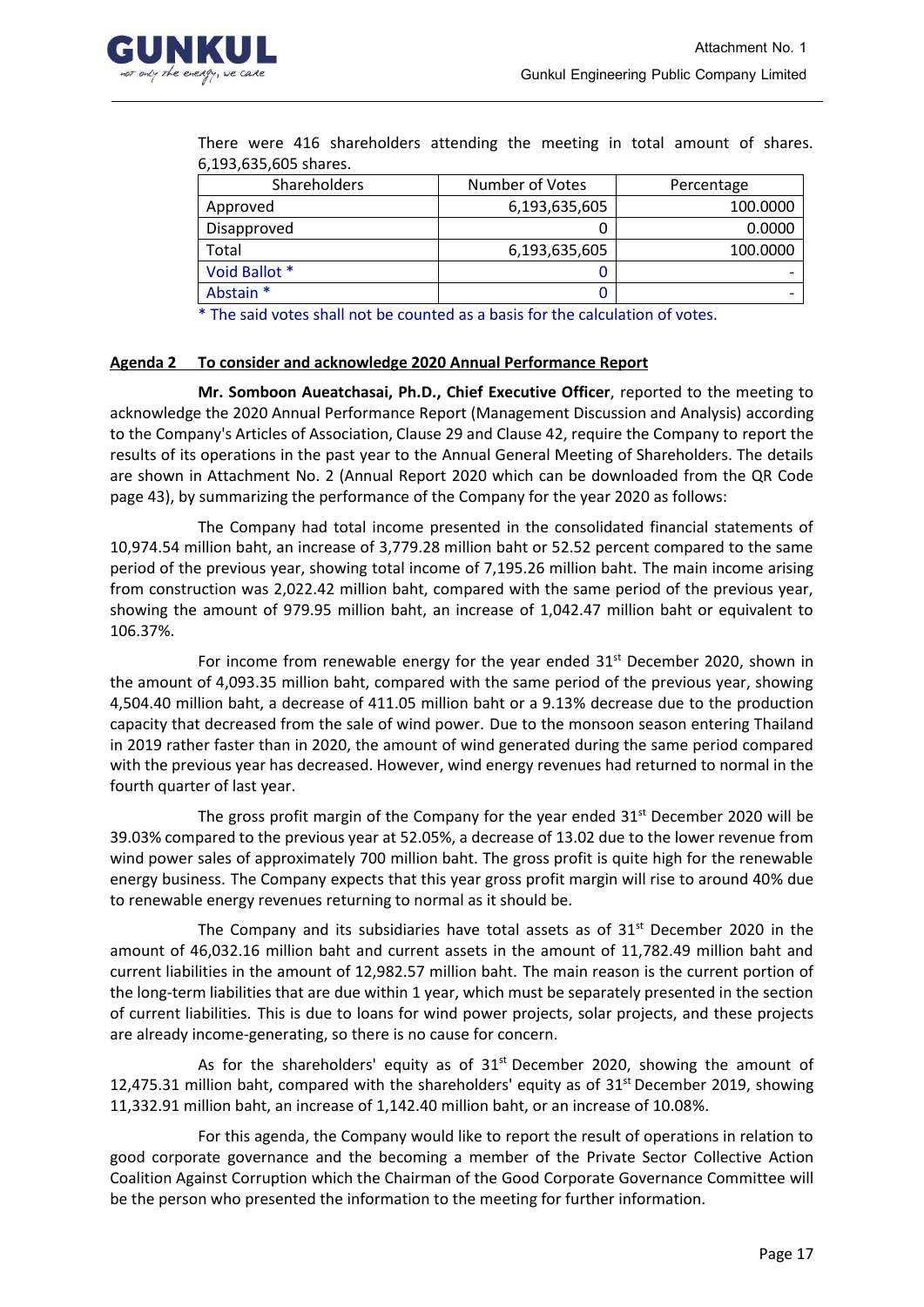

**Mr. Somchai Trairatanapirom, Chairman of the Good Corporate Governance Committee**, presented the information to the meeting to acknowledge the results of good governance practice as follow;

From the performance of the Company's good corporate governance and anticorruption practices in the past year, The Good Corporate Governance Committee especially, the former Chairman of the Good Corporate Governance Committee, Mr. Chongrak Rarueysong, Ph.D., including Mr. Pongtep Thithapand have promoted and supported the corporate governance process to be in accordance with the criteria and create sustainability for the organization, which can be summarized the work in the year 2020 as follows:

## • **Joining the Thai Private Sector Collective Action Coalition Against Corruption**

The Company pays attention to Anti-Corruption and has been certified as a member of the Thai Private Sector Collective Action Coalition against Corruption since 2017. The Company has set up a practice guideline throughout the organization and in June 2020, the Company was certified as a CAC member for the second consecutive term from the Thai Private Sector Collective Action Coalition Against Corruption Committee. This demonstrates the Company's commitment to good corporate governance with its continuous progress.

## • **Good Corporate Governance "CGR" assessment results**

The Company is committed to implementing good corporate governance principles into practical implementation throughout the organization in a concrete way, resulting in the year 2020, the Company received an excellent corporate governance assessment ("CGR") with an excellent score of 95 points, compared to the assessment received in 2019 with an excellent score of 94, which the Company has received the award for excellent level continuously for 4 years in a row.

The Company also received an ASEAN award under the 2019 ASEAN Corporate Governance Scorecard ("ACGS") program, the "ASEAN Asset Class Publicly Listed Companies Award", which was awarded to 135 ASEAN listed companies who scored 97.50 points or more, of which 42 are Thai listed companies, which is the largest in ASEAN. These things reflect the Company's good corporate governance and are an important encouragement that makes the Company determined to uphold the standard of business operations and continue to operate business to create value for stakeholders.

### • **Quality assessment results of the 2020 Annual General Meeting of Shareholders**

In 2020, the Company received an excellent score of 100 points for the quality assessment of the annual general meeting of shareholders of the year 2020, compared with the score obtained in 2019 with an excellent score of 100 points. This shows that the Company has placed importance on the rights of shareholders and stakeholders as the top priority in conducting business of the Company.

### • **Establishing a plan to be in accordance with the CG Code**

In 2020, the Company has formulated a plan to be in accordance with the CG Code and in 2021, the said plan will be formulated as a concrete guideline to develop continuously.

As a result of this action, it reflects the overall development in good corporate governance of the Company continually, whereby the Company will strive to develop better corporate governance.

**Mr. Somboon Aueatchasai, Ph.D., Chief Executive Officer,** gave an opportunity for the shareholders to ask questions or express opinions, which there was no shareholder asking or would like to express any opinion in this agenda.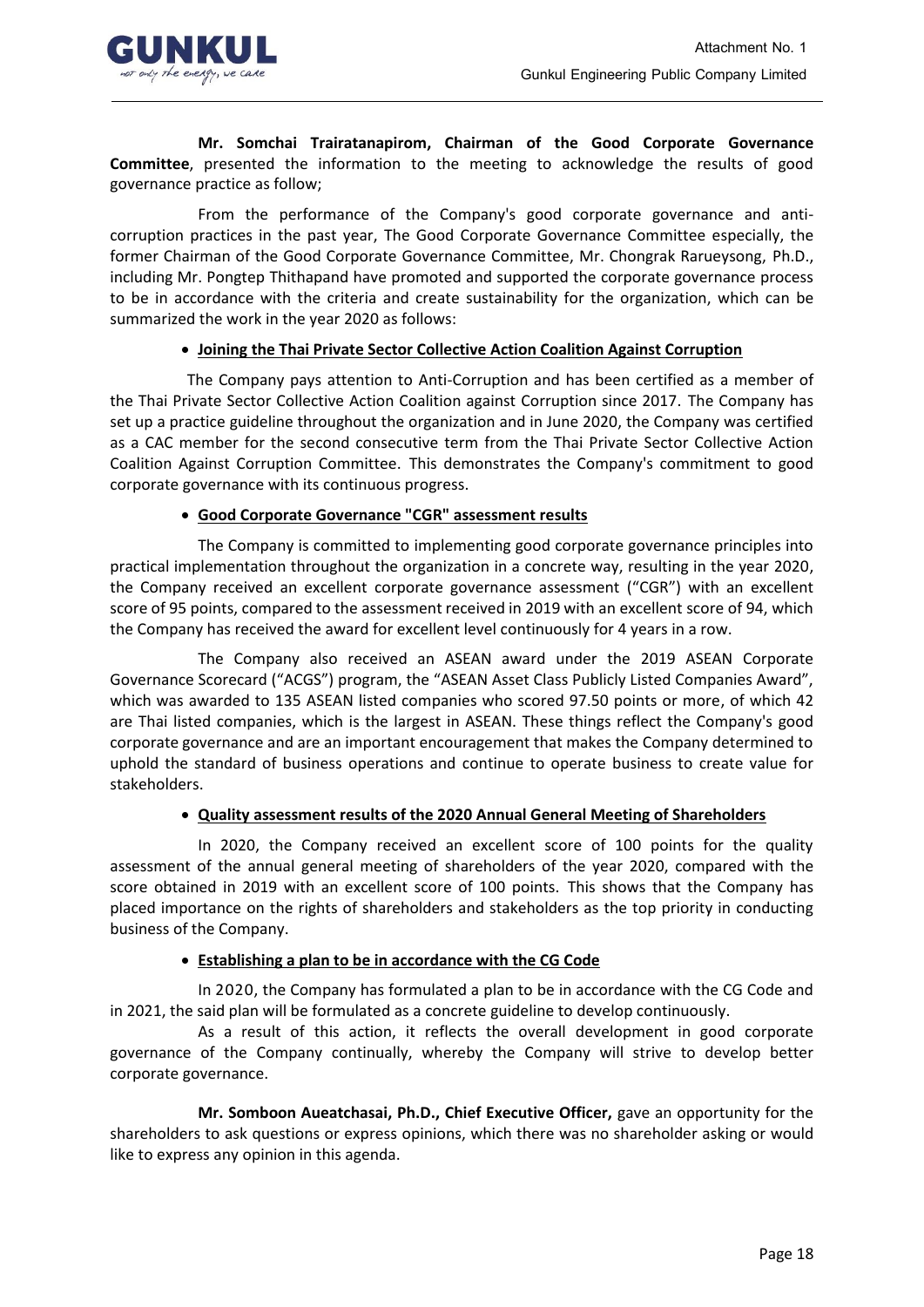

**Miss Sopacha Dhumrongpiyawut, Chairman of the Executive Committee**, informed the meeting that for agenda 2, the Board of Directors has considered that it was appropriate to present the Company's performance report in the year 2020 to the meeting for acknowledgment. Since this agenda is for acknowledgment; therefore, there is no need for a resolution from the shareholders' meeting.

Resolution The Meeting by 416 shareholders attending to the meeting which was equal to 6,193,635,605 shares acknowledged the 2020 Performance of the Company.

### **Agenda 3 To consider and approve the Financial Statements year ended 31st December 2020**

**Mr. Somboon Aueatchasai, Ph.D., Chief Executive Officer**, proposed to the meeting, in order to comply with the Public Limited Company Act Objective In order to comply with Public Limited Company Act B.E. 2535, Section 112 – Section 114 and Item 29 and Item 42 – Item 44 of the Article of Association, the Company conducted Financial Statements as of  $31<sup>st</sup>$  December 2020 which was audited by the Auditors that had Certified Public Accountant. Thus, the Company proposed the 2020 Financial Statements to the Meeting to consider approval. The Company's 2020 Financial Statement was as provided in Attachment No. 2 (which can be downloaded from the QR Code page 43), which was delivered to the shareholders together with the notice of this meeting. In addition to the clarification of the Company's financial statements through the summary of the Company's 2020 operating results in Agenda 2 above contains the key content of the financial statements that request additional clarification as follows:

As for the consolidated and separate financial statements of Gunkul Engineering Public Company Limited and its subsidiaries (the "Group") and of Gunkul Engineering Public Company Limited (the "Company"), respectively, has been audited by Mr. Waiyawut Kosamarnchaiyakij, Certified Public Accountant (Thailand) No. 6333 from KPMG Phoomchai Audit Ltd. which comprise the consolidated and separate statements of financial position as of  $31<sup>st</sup>$  December 2020, and expressed the unqualified opinion that the accompanying consolidated and separate financial statements present fairly, in all material respects, the financial position of the Group and the Company, respectively, as at 31<sup>st</sup> December 2020 and their financial performance and cash flows for the year then ended in accordance with Thai Financial Reporting Standards (TFRSs). There are important matters in the audit, which can be summarized as follows:

- Subject to the testing of the impairment of goodwill, investments in subsidiaries and investments in associates and joint ventures, which the Company has audited annually. In this regard, the Company received adder fee from the solar power project in the amount of 8 baht for a period of 10 years. The auditors therefore emphasize the potential impairment in the  $11<sup>th</sup>$  year. The said impairment occurred to an associated company and the financial statements in the past year had already been recognized.
- Subject to the Acquisition of a Subsidiary in the year 2020, the Group acquired an investment in a company which operates businesses in the production and distribution of electricity. As a result, the Group recognizes assets acquired and liabilities arising from an acquisition at fair value, and gains on a bargain purchase are recognized. The accounting for the purchase method is complex and a fair value estimate of the assets and liabilities acquired must be performed by an independent appraiser, particularly for investments in Vietnam.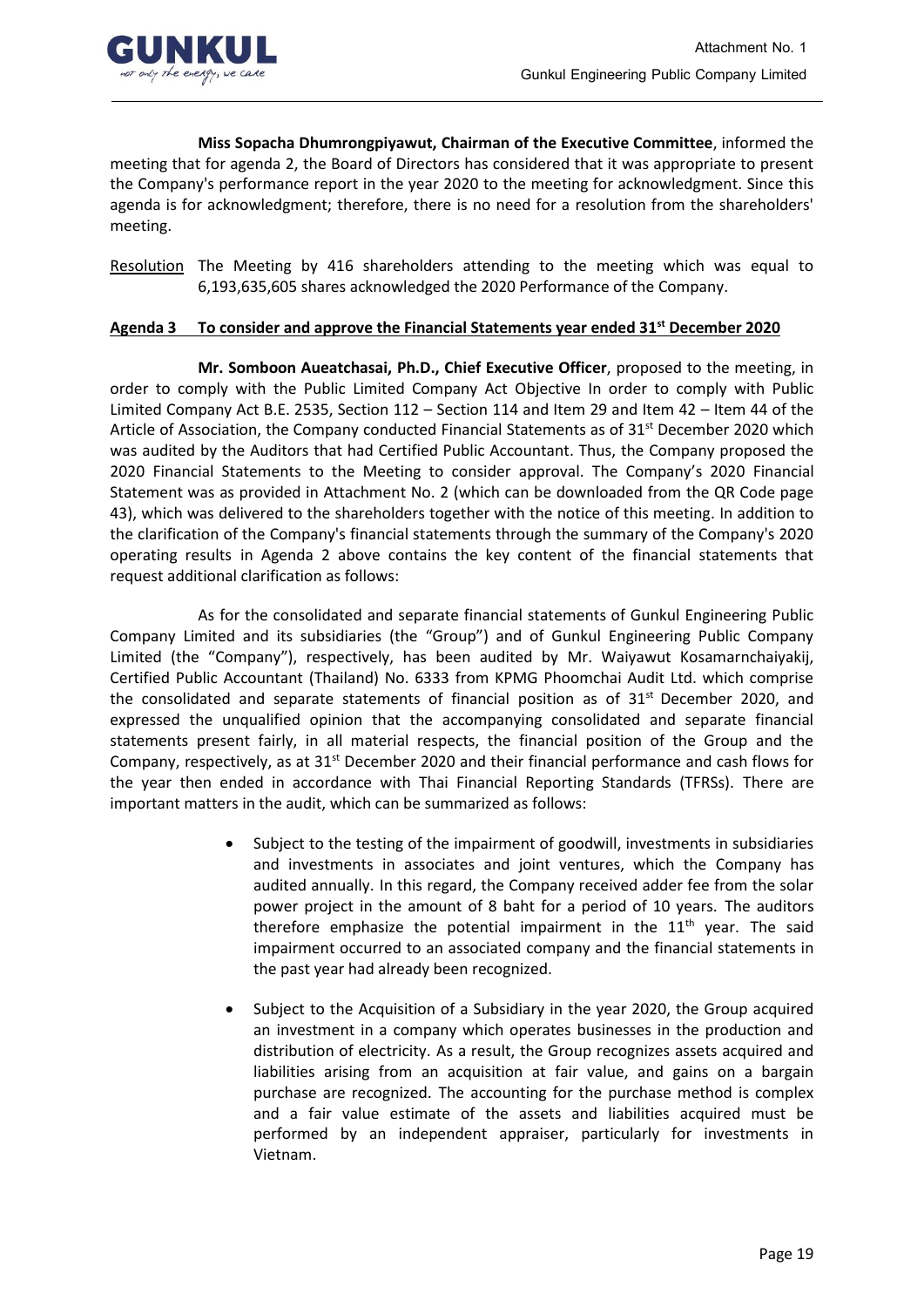

• Subject to the revenue and construction costs, which the project management and the project engineers have to use discretion in estimating construction costs that are expected to occur from the beginning until the work is completed according to the contract on a regular quarterly basis.

The explanations of the statements of financial position, total assets and liabilities, as well as revenues, and notes to the financial statements have been clarified at the time of reporting the Company's operating results for the year 2020 as appeared in Agenda 2.

**Mr. Chongrak Rarueysong, Ph.D., Chairman of the Audit Committee,** has informed the meeting that the Audit Committee reviewed the Company's financial statements and financial reports for the year ended  $31<sup>st</sup>$  December 2020, which has been inspected and commented by the auditor of KPMG Phoomchai Audit Ltd. carefully, correctly and sufficiently disclosed, by discussing with external auditors and the management of the Company on the issue of accuracy, reliability and in accordance with generally accepted accounting standards for sufficient and timely disclosure of information. According to the review, it is agreed to propose to the meeting of the Board of Directors for approval which the Board of Directors has resolved to propose to the shareholders' meeting for approval.

**Mr. Somboon Aueatchasai, Ph.D., Chief Executive Officer**, gave an opportunity for the shareholders to ask questions or express opinions about the Company's financial statements for the year ended 31<sup>st</sup> December 2020 which can be summarized as follows:

> Miss Ketsiri Punthura, Ph.D., proxy from the Thai Investors Association, submitted her queries as follows:

- 1. About an internal management, has the Company applied the principles of ESG to the management of human resources or the Company's personnel? Or has there any policy on welfare (Benefit), Provident Fund, or anything else that will enhance employee morale during the COVID-19 epidemic?
- 2. External situations affecting the Company in terms of construction business, energy business that have been modified due to the epidemic situation and the news that appeared recently showed that the Company has been interested in the hemp business. Therefore, I would like to inquire about how the Company has managed the hemp business to be merged with the Company's normal business operations?

Miss Sopacha Dhumrongpiyawut, Chairman of the Executive Committee, replied to the query as follows:

1. During the difficult times due to the COVID-19 epidemic, the Company has focused on the remunerations of its employees and personnel, whether it be salaries, provident funds and welfare. The Company conducts a survey on the subject of salary increase according to the same industry standard, in which the Nomination and Remuneration Committee of the Company has considered and reviewed the matter annually in order to motivate self-development and compete for higher positions through salary increases and annual bonuses, including the compensation of sales (Commission) to employees in the department of sales in particular. This will reflect the Company's operating results for each year.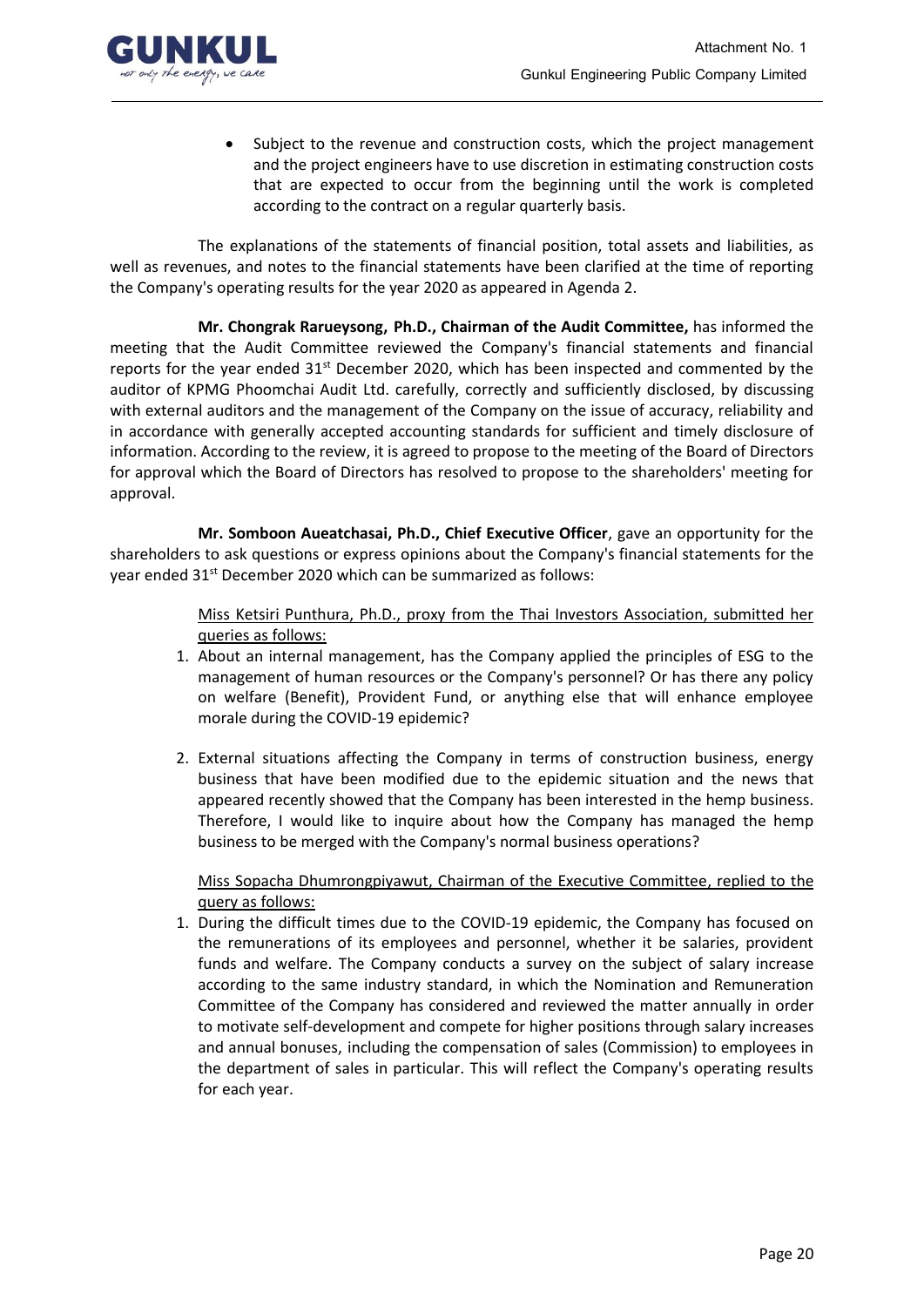

As for welfare, the Company has provided scholarships to employees' children, provident fund. Including various aid which is in accordance with the principles of good corporate governance by taking into account the corporate social and environmental responsibility (CSR).

Especially in the situation of the Covid-19 epidemic, the company has been providing the coronavirus 2019 insurance for employees continuously from 2020. This includes introducing measures to prevent the spread of the Covid-19 which is in line with the Company's measures to prevent the spread of the Covid-19 virus. Such supervision covers site-based employees in collaboration with the Company's contractors to strictly adhere to the Company's Covid-19 epidemic prevention measures. In addition, the Company also plans to divide the workforce by establishing a sub-office (Split Location), including measures for employees to work from home.

Mr. Somboon Aueatchasai, Ph.D., Chief Executive Officer, replied to the query as follows:

- 1. In order to avoid delay in recognizing revenue in the construction business of the Company, it can be clarified as follows.
	- 1) A revenue from construction work from electricity work that do to the Metropolitan Electricity Authority, the Provincial Electricity Authority and the Electricity Generating Authority of Thailand, the company expects that the revenue will be recorded about 3,000 million baht from entering Participate in auctions for this year's construction work.
	- 2) A revenue from building a solar roof for private customers may have problems in the construction process due to the lock-down measure. As a result, the rights reserved criteria must be used in order not to cause a breach of contract regarding the construction period to be completed as scheduled.
- 2. Regarding the hemp business, it is related to the main business of the Company as follows:

At present, the Company has appointed Associate Professor Dr. Wirachai Puttawong, Assistant to the President for Innovation and Social Affairs at Kasetsart University to be a project advisor, the Company has planned business from upstream to mid-water, with a project to grow and extract hemp. The difference between marijuana and hemp is determined by the number of psychoactive substances. (Tetrahydrocannabinol: THC), where marijuana will be higher than 1% while hemp will not be more than 1%. The Company's hemp business plan focuses on the essential ingredient which is derived from the hemp inflorescence.

The Company intends to apply for hemp licenses for commercial or industrial purposes with various licenses to operate this business.

Since the company has an area in the area of wind energy projects including climate that can be used for planting hemp plants, the Company's strengths can be summarized as follows: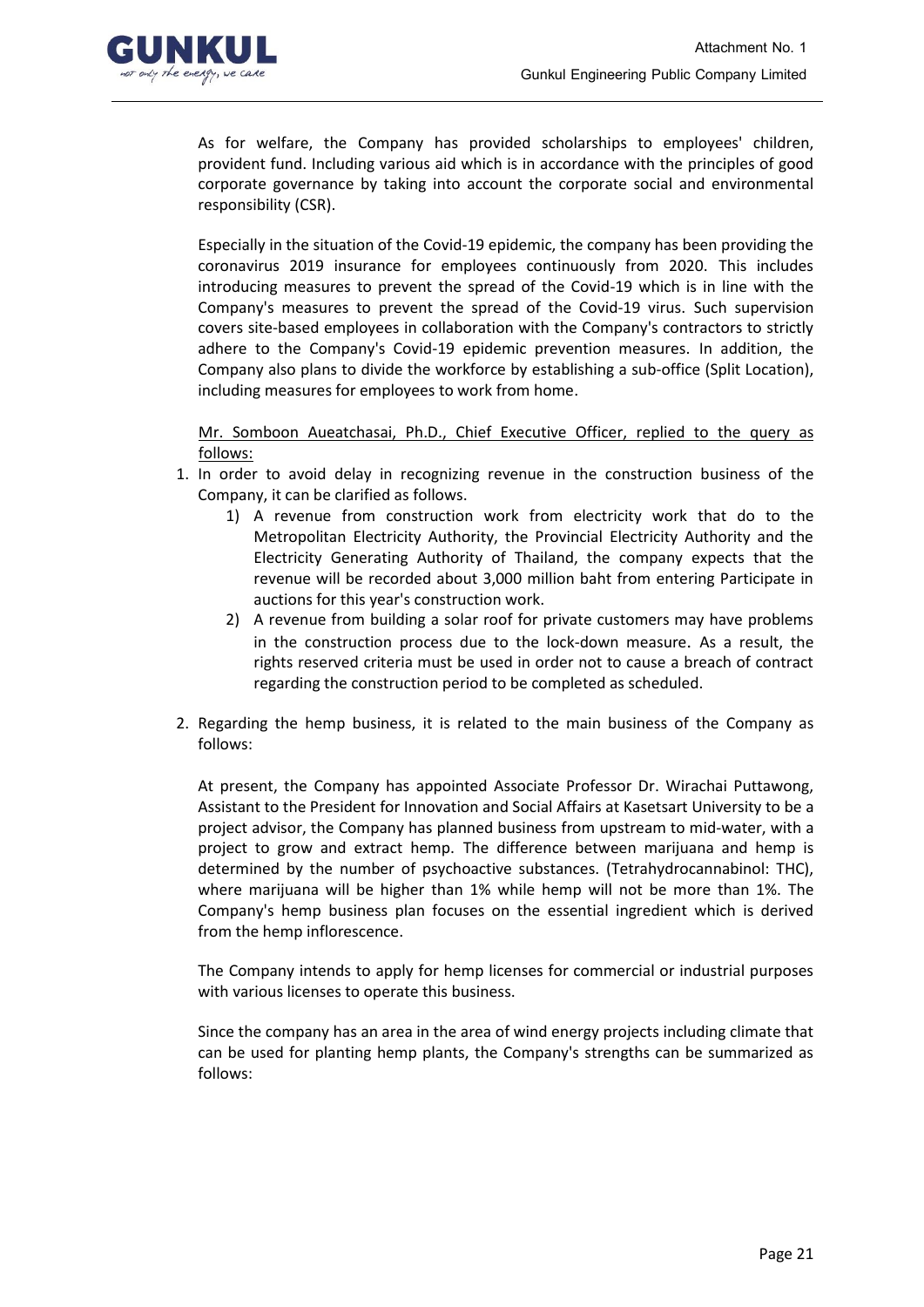



At present, the management has taken preliminary actions as follows:

- Soil samples were collected for testing for contaminants in the soil.
- Measure the pH of the water, where artesian wells may be dredged to prevent future water competition from the community.
- Study and development of seeds
- Negotiate with suppliers to find partners for preparing a letter of intent to purchase essential substances that obtained from hemp.

For the planting of hemp, 1 rai can plant 1,000 trees, which can produce 500 kilograms of dry flowers per day, with an expected budget of at least 3-4 million baht to build greenhouses for planting and extracting substances, which the Company has advantages in the production of equipment, structures in the construction of plantings and extraction. Since the Company already has a factory that operates the production part and the hemp cultivation has limitations in terms of temperature to make the seedlings grow well, the planted houses have to use air conditioning. As a result, the cost of electricity is higher, but since the Company is already engaged in solar energy from solar energy, it can take advantage of this to help reduce the electricity bill by at least 40%. The aforementioned business plan was already presented to the Board of Directors meeting for consideration and the meeting passed a resolution approving the establishment of a company to plant and extract substances with the initial capital not exceeding 50,000,0000 baht.

Mr. Sakchai Sakulsrimontri, shareholder attending in person, submitted her queries as follows:

- 1. Does the company have adopted financial reporting standards No. 9 and No. 11 applied to the company's financial statements or not? And will there be any impact on the consolidated and separate financial statements of the Company in the year 2020?
- 2. What is the price of FiT at present?
- 3. What type of business of the Company has the highest revenue percentage?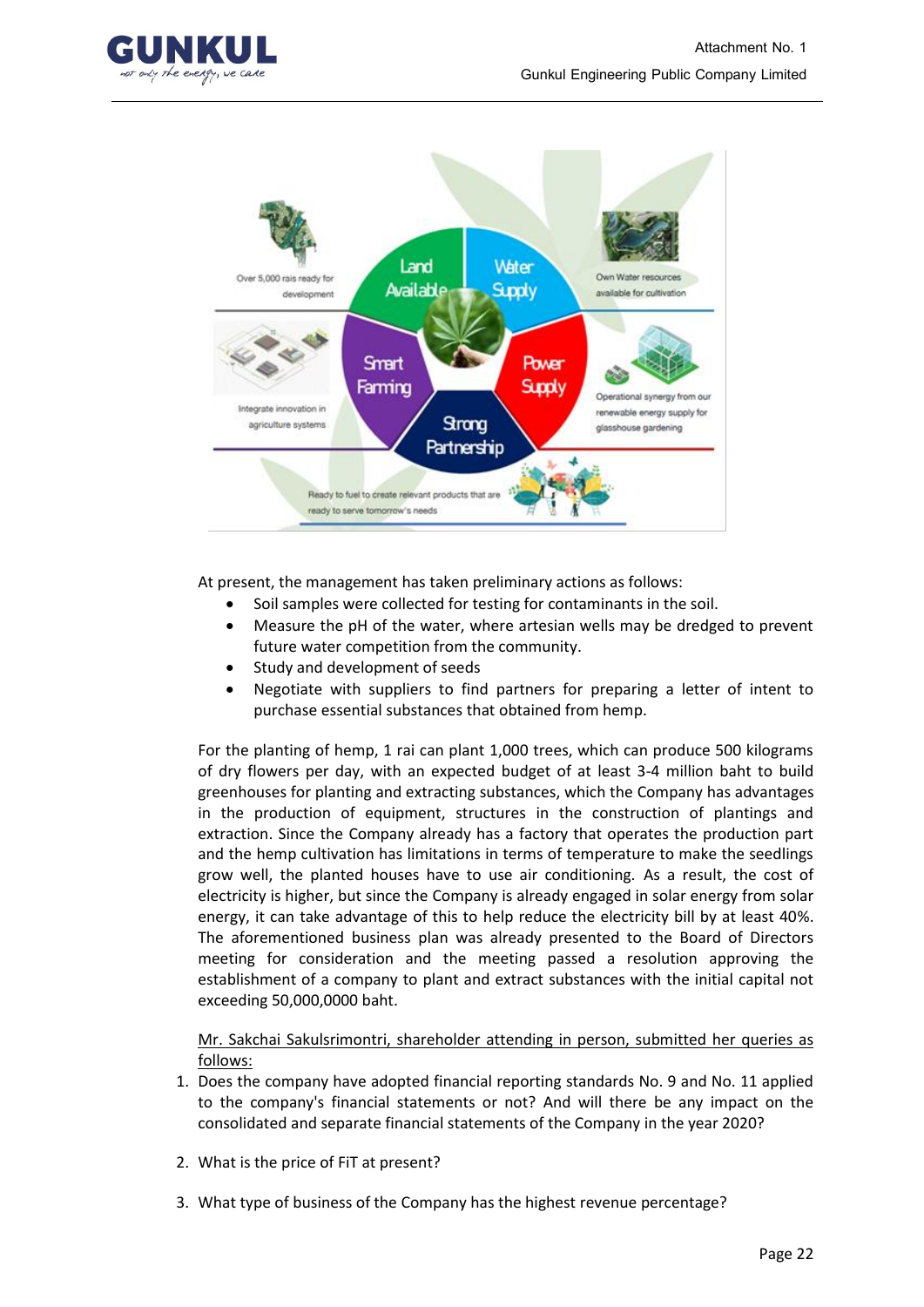

Mr. Somboon Aueatchasai, Ph.D., Chief Executive Officer, replied to the query as follows:

- 1. The Company has already applied the financial reporting standards No. 9 and No. 16 already applied to the Company's financial statements since the end of 2019 which had an impact on the classification and measurement of financial instruments; as well as, the impairment of financial instruments as explained above.
- 2. For the Company's solar power project, the FiT fee is approximately 5.66 baht / unit (project in 2015) and a wind power project of 170 megawatts has an Adder value plus the basic electricity cost is 6.50 baht / unit. In this regard, the Company's solar power project that has received additional electricity support (Adder) in the amount of 8.00 baht / unit for a period of 10 years, which is currently only one year left that Adder is ending. This caused the auditor to set up an impairment of assets which had an effect on the financial statements in the year 2020 already.
- 3. A revenue from renewable energy is 50%, construction income is 30% and trading business is 20%.

Mr. Kriengkamon Theerasaksopon, shareholder attending in person, submitted her queries as follows:

1. Why did the company have lower sales revenues but increased costs from sales and how do you plan to reduce sales costs, including other cost reductions as well?

Mr. Somboon Aueatchasai, Ph.D., Chief Executive Officer, replied to the query as follows:

1. In the year 2020, the company has been selling products with relatively low gross profit due to the relatively low price of hardware orders, resulting in lower revenues and higher costs. However, in the year 2021, the company has already received an order for products with relatively high gross profit in the past 1Q, but may be congested in the delivery of the products due to the COVID-19 epidemic situation, revenue recognition will be mainly in the second quarter.

**Mr. Somboon Aueatchasai, Ph.D., Chief Executive Officer,** gave an opportunity for the shareholders to ask more questions or express opinions for the Financial Statements year ended  $31<sup>st</sup>$  December 2020, which there was no shareholder asking or would like to express any opinion.

**Miss Sopacha Dhumrongpiyawut, Chairman of the Executive Committee,** informed the meeting that, from the opinion of the Board of Directors, it is considered appropriate to propose that the shareholders' meeting consider approving the audited financial statements for the year ended 31<sup>st</sup> December 2020 and express opinions from the auditor of KPMG Phoomchai Audit Ltd., which has been approved by the Audit Committee then proposed the Meeting that an approval hereunder must be the majority vote of the total votes of the shareholders and proxies attending the Meeting and casting their votes. If there is a tie, the chairman of the meeting shall have an additional vote as the deciding vote.

Resolution The Meeting approved by a majority of the votes of shareholders and proxies attending the meetings and casted the votes on the Financial Statements as year ended of 31 December 2020, which had been reviewed by the Audit Committee and the Board of Directors, and audited by the auditor. The result of vote was as following:

There was no shareholder disputing the vote counting result for this agenda.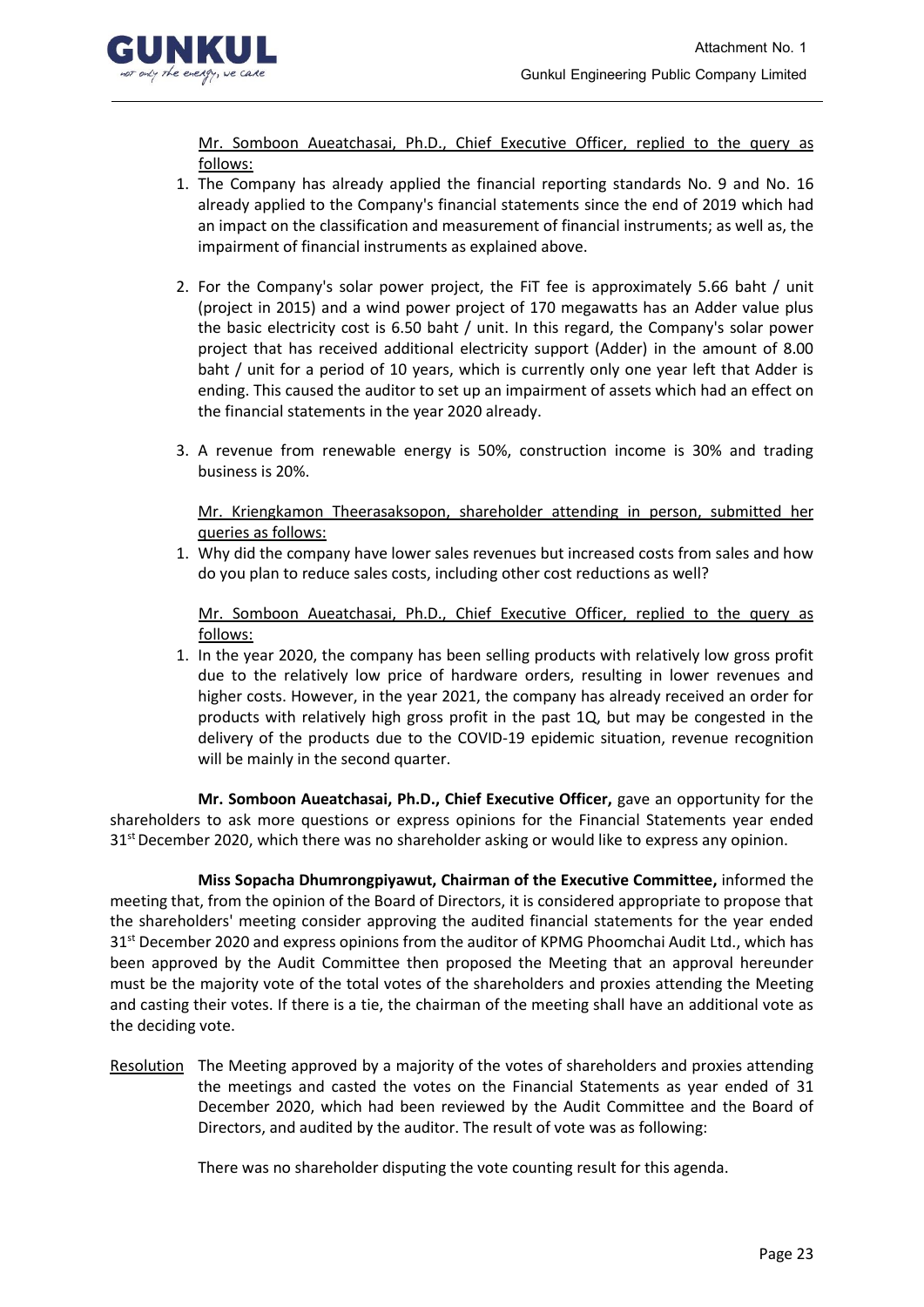

| 6,196,733,097 shares. |                 |            |  |  |  |
|-----------------------|-----------------|------------|--|--|--|
| <b>Shareholders</b>   | Number of Votes | Percentage |  |  |  |
| Approved              | 6,196,731,249   | 100.0000   |  |  |  |
| Disapproved           |                 | 0.0000     |  |  |  |
| Total                 | 6,196,731,249   | 100.0000   |  |  |  |

Abstain \* 0 -

There were 440 shareholders attending the meeting in total amount of shares.

The said votes shall not be counted as a basis for the calculation of votes.

Void Ballot \* 1,848

## **Agenda 4 To consider and approve the determination of criteria for the dividend payment from the Company's performance for the year 2020**

**Mr. Somboon Aueatchasai, Ph.D., Chief Executive Officer**, proposed the Meeting to consider and approve of the determination of criteria for the dividend payment from the Company's performance for the year 2020. The Company has a policy to pay a dividend of not less than 40% of net profit in the Company's separate financial statements after deducting corporate income tax, Legal reserve and other reserve. The Board of Directors has jointly considered the dividend payment for the year 2021 in **cash dividend** as detail in Attachment No. 3 Page 42.

According to the resolution of the Board of Directors meeting to propose the shareholders' meeting to set the criteria for dividend payment for the year 2021 from the operating results of the Company by **paying in cash**. Therefore, the dividend payment policy will be used as a guide for Agenda 5 "To consider and approve of the allocation of comprehensive profits from the Company performance for the year ended  $31^{st}$  December 2020 and dividend payment (if any)"

**Miss Sopacha Dhumrongpiyawut, Chairman of the Executive Committee**, gave an opportunity for the shareholders to ask questions or express opinions, which there was no shareholder asking, therefore, it was proposed to the meeting for consideration as follow;

- 1. No legal reserve has been established since the current legal reserve is more than 10%.
- 2. Payable in cash dividend.

The dividend payment criteria will be used as a guideline for considering Agenda 5 "To consider and approve of the allocation of comprehensive profits from the Company performance for the year ended  $31<sup>st</sup>$  December 2020 and dividend payment (if any)".

An approval hereunder must be the majority vote of the total votes of the shareholders and proxies attending the Meeting and casting their votes. If there is a tie, the chairman of the meeting shall have an additional vote as the deciding vote.

Resolution The Meeting approved by a majority of the votes of shareholders and proxies attending the meetings and casted the votes on the determination of criteria for the dividend payment from the Company's performance for the year 2020 in form of cash dividend as presented. The result of vote was as following:

There was no shareholder disputing the vote counting result for this agenda.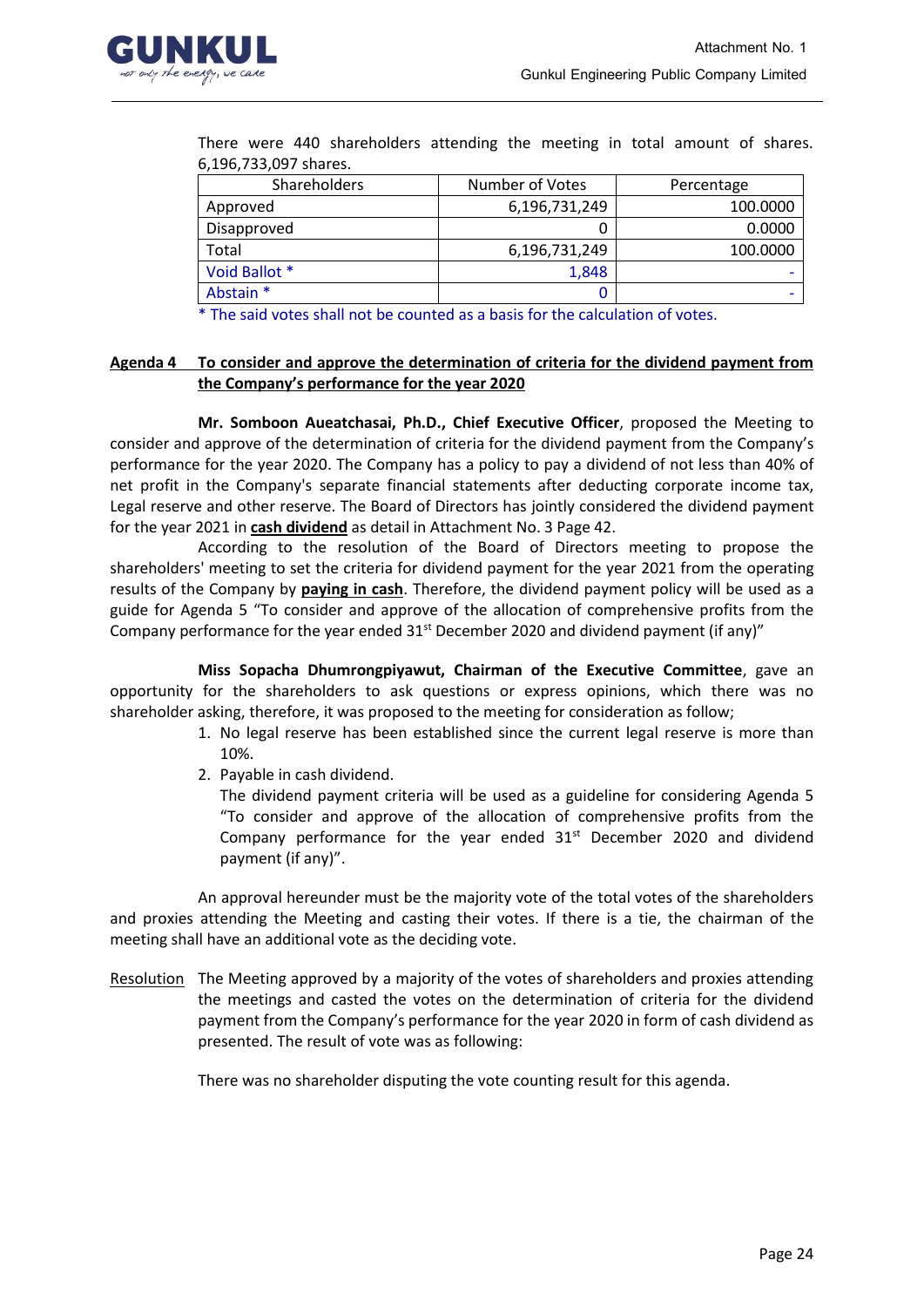

|                       |  | There were 440 shareholders attending the meeting in total amount of shares. |  |  |  |  |  |
|-----------------------|--|------------------------------------------------------------------------------|--|--|--|--|--|
| 6,196,733,097 shares. |  |                                                                              |  |  |  |  |  |

| <b>Shareholders</b> | Number of Votes | Percentage |
|---------------------|-----------------|------------|
| Approved            | 6,196,733,097   | 100.0000   |
| Disapproved         |                 | 0.0000     |
| Total               | 6,196,733,097   | 100.0000   |
| Void Ballot *       |                 |            |
| Abstain *           |                 |            |

\* The said votes shall not be counted as a basis for the calculation of votes.

However, this policy would be as criteria of Agenda 5 "To consider and approve of the allocation of comprehensive profits from the Company performance for the year ended 31 December 2020 and dividend payment (if any)"

## **Agenda 5 To consider and approve of the allocation of comprehensive profits from the Company performance for the year ended 31st December 2020 and dividend payment (if any)**

**Mr. Somboon Aueatchasai, Ph.D., Chief Executive Officer**, proposed the Meeting to consider in accordance with Public Limited Companies Act B.E 2535 No. 116 and Item 38 of the Articles of Association, the Company must set aside legal reserve at least 5 percent of net profit deducted by accumulated net loss from previous year (if any) until legal reserve is more than or equal to 10 percent of registered capital unless the company has other regulations or laws requiring more reserves. Also, the Company has dividend payment policy of at least 40 percent payment of the net profit in the financial statements of the Company after tax, legal reserve and all the various reserves. However, the Company may pay dividend at a rate lower than the above-mentioned rate depends on necessity. The details were proposed to the meeting for approval of the allocation of the net profit from the operating results of the Company for the years ended 31<sup>st</sup> December 2020 and dividend payment (if any) as detailed in Attachment No. 4 page 43. The summary is as follows.

## **Dividend Payment**

The Board of Directors deems it appropriate to propose the Annual General Meeting of Shareholders to approve the dividend payment from the Company's operations for the year ended 31<sup>st</sup> December 2020, in the part that does not pay corporate income tax due to tax exemption from a subsidiary company under the investment promotion certificate (This is the dividend received by the Company from a subsidiary company that is promoted by the Office of the Board of Investment. The Company is therefore exempted from having to include such income as income for corporate tax purposes.) as details below;

|                                             |               | Propose to the meeting for<br>consideration |
|---------------------------------------------|---------------|---------------------------------------------|
| <b>Cash Dividend Payment:</b>               |               |                                             |
| Ratio of Cash Dividend Payment              | THB/Share     | 0.182                                       |
| Number of Shares Eligible for Cash Dividend | <b>Shares</b> | 8,783,487,274                               |
| <b>Total Amount of Cash Dividend</b>        | тнв           | 1,600,000,000.00                            |

The dividend payment rate for the year 2021 is 72.82% of the net profit according to the separate financial statements of the Company or 46.71% of the Company's consolidated financial statements which is in accordance with the dividend payment policy of the Company not less than 40% of the net profit according to the separate financial statements of the Company. (The number of issued and paid-up shares at present is 8,882,530,974 shares which the shares that used in the calculation for dividends payment are shares that have been deducted by treasury shares at the amount of 99,043,700 shares. The remaining shares are entitled to receive dividends in the amount of 8,783,487,274 shares)

The determination of shareholders' list that entitled to receive cash dividend (Record Date) on 7<sup>th</sup> May 2021. The date of exclude dividend (XD) is 6<sup>th</sup> May 2021and the cash dividend payment date is scheduled on 24<sup>th</sup> May 2021.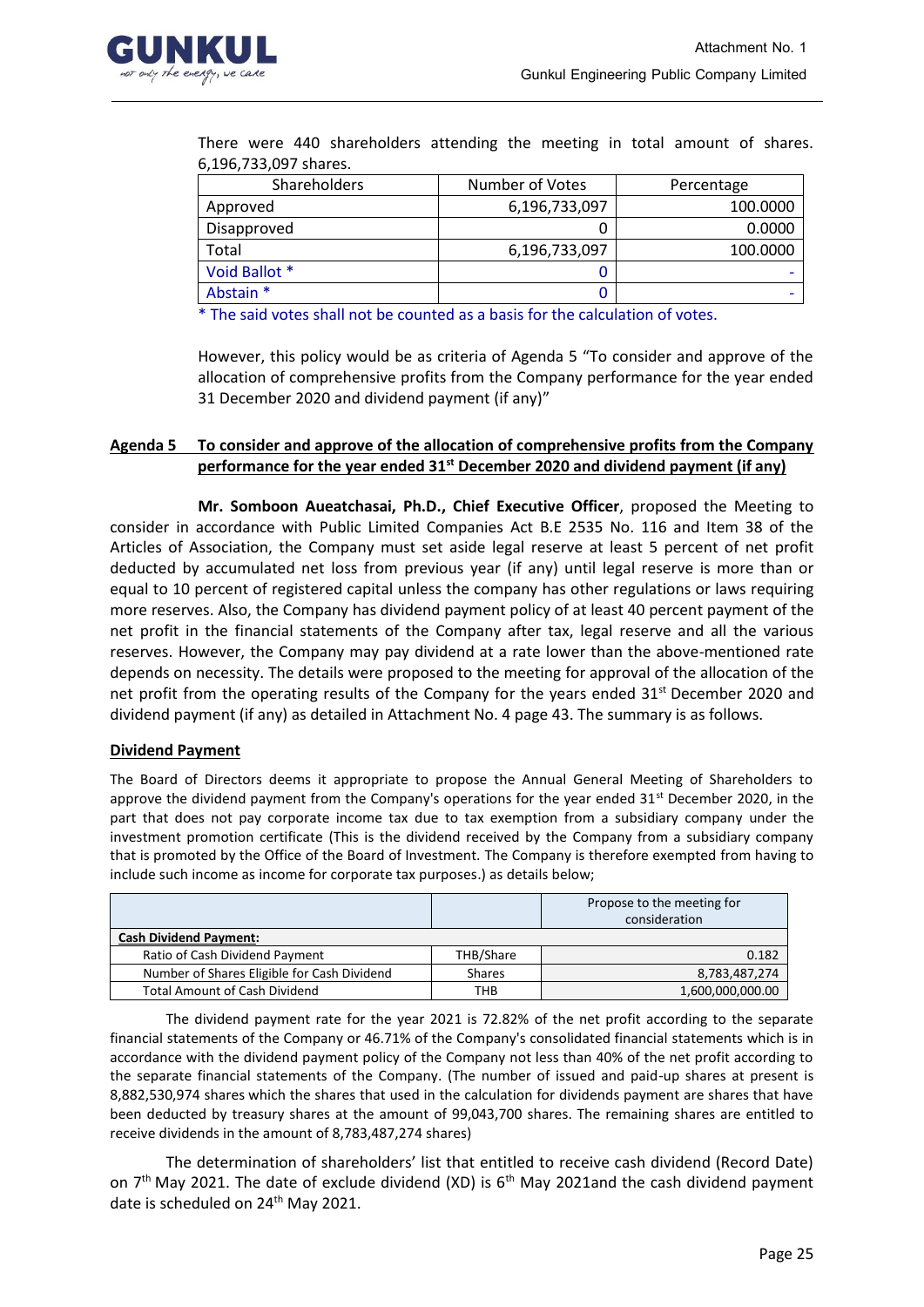

### Details of Cash Dividend and Stock Dividend in the past are as follows:

| Details of dividend payment from the              | Annual performance of the Company |                          |                     |                 |                      |
|---------------------------------------------------|-----------------------------------|--------------------------|---------------------|-----------------|----------------------|
| Company's performance                             | 2020 (for considering)            | 2019                     | 2018                | 2017            | 2016                 |
| 1. Paid-up shares using for calculating           | 8,783,487,274                     | 8,783,487,274            | 7,418,621,493       | 7,418,621,493   | 6,358,775,851        |
| dividends (shares)                                | shares <sup>1)</sup>              | shares <sup>1)</sup>     | shares              | shares          | shares               |
| 2. Profit for the year:                           | 2,197,151,670.00                  | 894,599,441.00           | 660,388,915.00      | 354,011,303.00  | 334,980,871.56       |
| Separate financial statements (THB)               |                                   |                          |                     |                 |                      |
| 3. Profit for the year:                           | 3,412,336,597.00                  | 2,147,329,258.00         | 1,085,172,042.00    | 465,794,332.00  | 537,717,352.83       |
| Consolidated financial statements                 |                                   |                          |                     |                 |                      |
| (THB) (Part of the parent company)                |                                   |                          |                     |                 |                      |
| 4. Deducting for a legal reserve (THB)            |                                   | (24, 259, 000.00)        |                     | (22,300,000.00) | (17,000,000.00)      |
| 5. Net profit for the year as a part of the       |                                   |                          |                     |                 |                      |
| Company to calculate the dividend                 |                                   |                          |                     |                 |                      |
| payment                                           |                                   |                          |                     |                 |                      |
| - Separate financial statements (THB):            | 2,197,151,670.00                  | 870,340,441.00           | 660,388,915.00      | 331,711,303.00  | 317,980,871.56       |
| After legal reserve deduction                     |                                   |                          |                     |                 |                      |
| - Consolidated financial statements -Part of      | 3,412,336,597.00                  | 2,123,070,258.00         | 1,085,172,042.00    | 443,494,332.00  | 520,717,352.83       |
| the parent company) (THB): After legal            |                                   |                          |                     |                 |                      |
| reserve deduction                                 |                                   |                          |                     |                 |                      |
| 6. Dividend payment (THB per share)               | 0.182                             | 0.136                    | 0.06                | 0.045           | 0.0817               |
| 6.1 Cash dividend                                 | 0.182                             | 0.136                    | 0.01                | 0.045           | 0.0400               |
| 6.2 Stock dividend                                |                                   |                          | 0.05                |                 | 0.0417               |
|                                                   |                                   |                          | (5 existing shares: |                 | (6 existing shares:  |
|                                                   |                                   |                          | 1 stock dividend)   |                 | 1 stock dividend)    |
| 7. Number of Shares to Dividend (Shares)          | $\sim$                            | $\overline{\phantom{a}}$ | 1,483,724,299       | $\sim$          | 1,059,795,975        |
| 8. Total dividend payment not exceeding           |                                   |                          |                     |                 |                      |
| (THB) divided into                                |                                   |                          | 445,931,074.75      | 333,837,967.19  | 519,511,988.00       |
| 8.1 Cash dividend (THB)                           | 1,600,000.00                      | 1,200,000.00             | 75,000,000.00       | 333,837,967.19  | 254,351,035.00       |
| 8.2 Stock Dividend (THB)                          |                                   |                          | 370,931,074.75      |                 | 265,160,953.00       |
| Ratio of dividend payment per <sup>2)</sup><br>9. |                                   |                          |                     |                 |                      |
| - Separate Financial Statements (%)               | 72.82%                            | 137.88%                  | 67.53%              | 100.64%         | 79.99%               |
|                                                   | (Cash Dividend)                   | (Cash Dividend)          | (Cash Dividend +    | (Cash Dividend) | (Only Cash Dividend) |
|                                                   |                                   |                          | Stock Dividend)     |                 |                      |
|                                                   |                                   |                          |                     |                 | 163.38%              |
|                                                   |                                   |                          |                     |                 | (Cash Dividend +     |
|                                                   |                                   |                          |                     |                 | Stock Dividend)      |
|                                                   |                                   |                          |                     |                 |                      |
|                                                   |                                   |                          |                     |                 | 99.77%               |
| - Consolidated Financial Statements (%)           | 46.71%                            | 56.52%                   | 41.09%              | 75.27%          | (Cash Dividend +     |
|                                                   | (Cash Dividend)                   | (Cash Dividend)          | (Cash Dividend +    | (Cash Dividend) | Stock Dividend)      |
|                                                   |                                   |                          | Stock Dividend)     |                 |                      |
| 10. Year of Payment                               | 2021                              | 2020                     | 2019                | 2018            | 2017                 |

<sup>1)</sup> All paid-up shares are deducted by treasury shares that do not receive rights to receive dividends. (8,882,530,974 shares -99,043,700 shares = 8,783,487,274 shares)

<sup>2)</sup> The net profit that used to calculate the dividend payout ratio is net profit after legal reserve deduction.

**Miss Sopacha Dhumrongpiyawut, Chairman of the Executive Committee**, gave an opportunity for the shareholders to ask questions or express opinions, which there was no shareholder asking, therefore, it was proposed to the meeting for consideration as follow;

The Company requested the Annual General Meeting of Shareholders to consider and approve the declaration of dividend payment from the Company's performance as follows:

> 1. To consider the allocation of comprehensive income from the results of operations of the Company for the year ended 31 December 2020, without paying corporate income tax. Due to the tax exemption under the investment promotion certificate of the subsidiary company of the Company (This is the dividend received by the Company from a subsidiary company that is promoted by the Office of the Board of Investment. The Company is therefore exempted from having to include such income as income for corporate tax purposes.) in order to pay cash dividend at the rate of THB 0.182 per share, totaling cash dividend not over THB 1,600,000,000.00.

In this regard, the dividend payment rate for the year 2021 will be 72.82% of the net profit according to the separate financial statements of the Company or equivalent to 46.71% of the Company's consolidated financial statements which is in accordance with the dividend payment policy of the Company, with not less than 40% of the net profit according to the separate financial statements of the Company. (The number of issued and paid-up shares at present is 8,882,530,974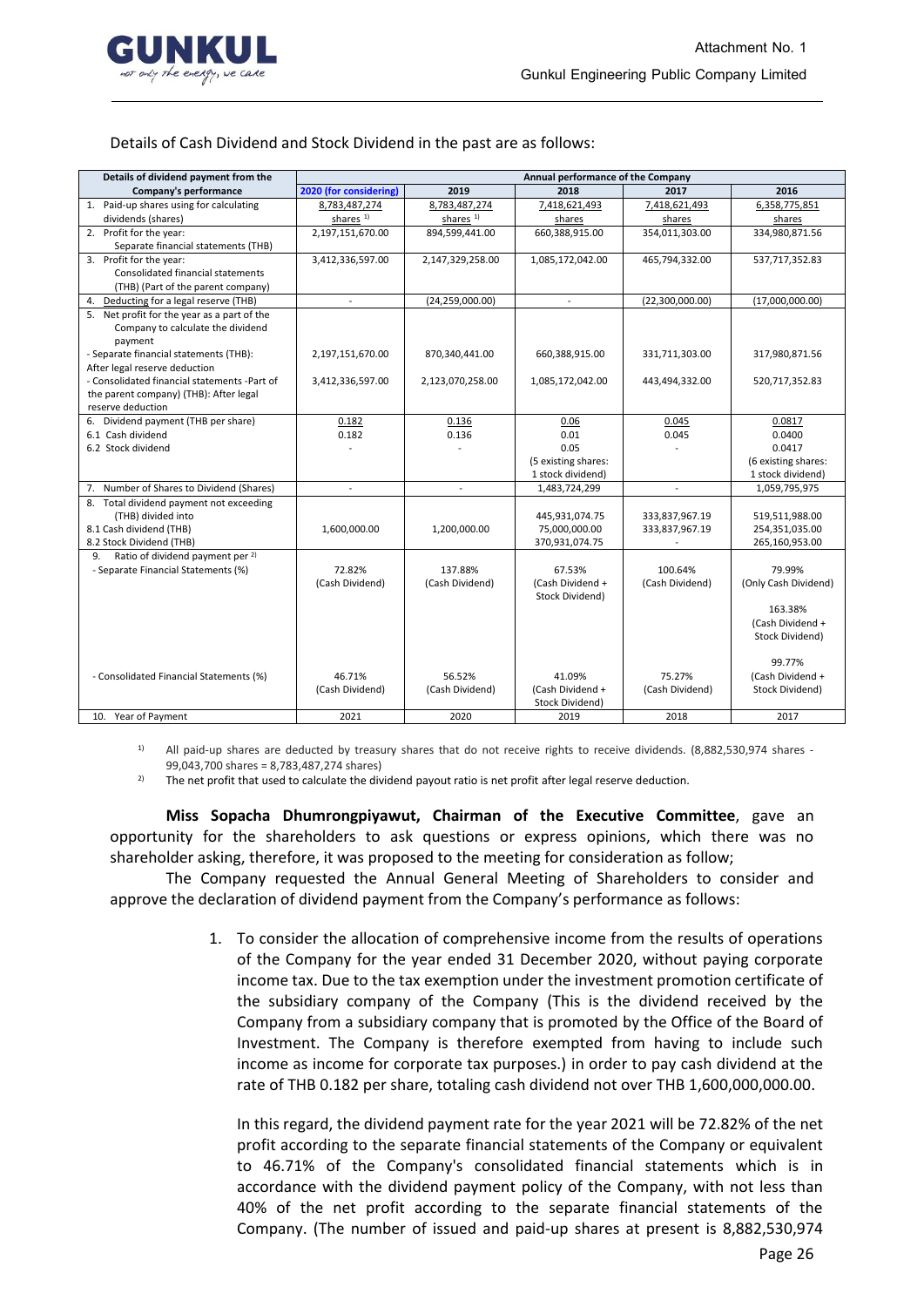

shares, which the shares used in the calculation for dividend payment are shares that have been deducted from 99,043,700 treasury shares; therefore, the remaining shares that have the right to receive dividends in the amount 8,783,487,274 shares.)

All dividends will be deducted withholding tax at the rate of 10% or THB 0.0182 per share from the money that the shareholders will receive in this dividend. The net dividend that the shareholders will receive after withholding tax will be THB 0.1638 per share.

In the event that the above dividend recipient is a natural person and holds Thai nationality and is withholding tax at the rate of 10%, the recipient can choose to do as follows:

- To choose to pay personal income tax at the end of the year in the form of withholding options by this method, without having to use this dividend income to calculate and submit it with other types of income at the end of the year.
- To choose to pay personal income tax at the end of the year in the form of withholding tax credit, by this method, the dividend income must be included in the calculation and filed with other types of income at the end of the year. In this way, the dividend recipient is not entitled to use the dividend credit when filing the personal income tax return at the end of the year since the dividend received has a corporate income tax rate of 0%.
- 2. The Record Date specifies the list of shareholders that entitled to receive dividend (Record Date) is on 7<sup>th</sup> May 2021. The date of exclude dividend (XD) is 6<sup>th</sup> May 2021 and the cash dividend payment date is scheduled on 24<sup>th</sup> May 2021.

Hereunder must be the majority vote of the total votes of the shareholders and proxies attending the Meeting and casting their votes. If there is a tie, the chairman of the meeting shall have an additional vote as the deciding vote.

- Resolution The Meeting had approved by a majority of the votes of shareholders and proxies attending the meetings and casted the votes on the declaration of dividend payment from the Company's performance as follows:
	- 1. To approve the allocation of comprehensive income from the results of operations of the Company for the year ended 31 December 2020, without paying corporate income tax. Due to the tax exemption under the investment promotion certificate of the subsidiary company of the Company (This is the dividend received by the Company from a subsidiary company that is promoted by the Office of the Board of Investment. The Company is therefore exempted from having to include such income as income for corporate tax purposes.) in order to pay cash dividend at the rate of THB 0.182 per share, totaling cash dividend not over THB 1,600,000,000.00.

In this regard, the dividend payment rate for the year 2021 will be 72.82% of the net profit according to the separate financial statements of the Company or equivalent to 46.71% of the Company's consolidated financial statements which is in accordance with the dividend payment policy of the Company, with not less than 40% of the net profit according to the separate financial statements of the Company. (The number of issued and paid-up shares at present is 8,882,530,974 shares, which the shares used in the calculation for dividend payment are shares that have been deducted from 99,043,700 treasury shares; therefore, the remaining shares that have the right to receive dividends in the amount 8,783,487,274 shares.)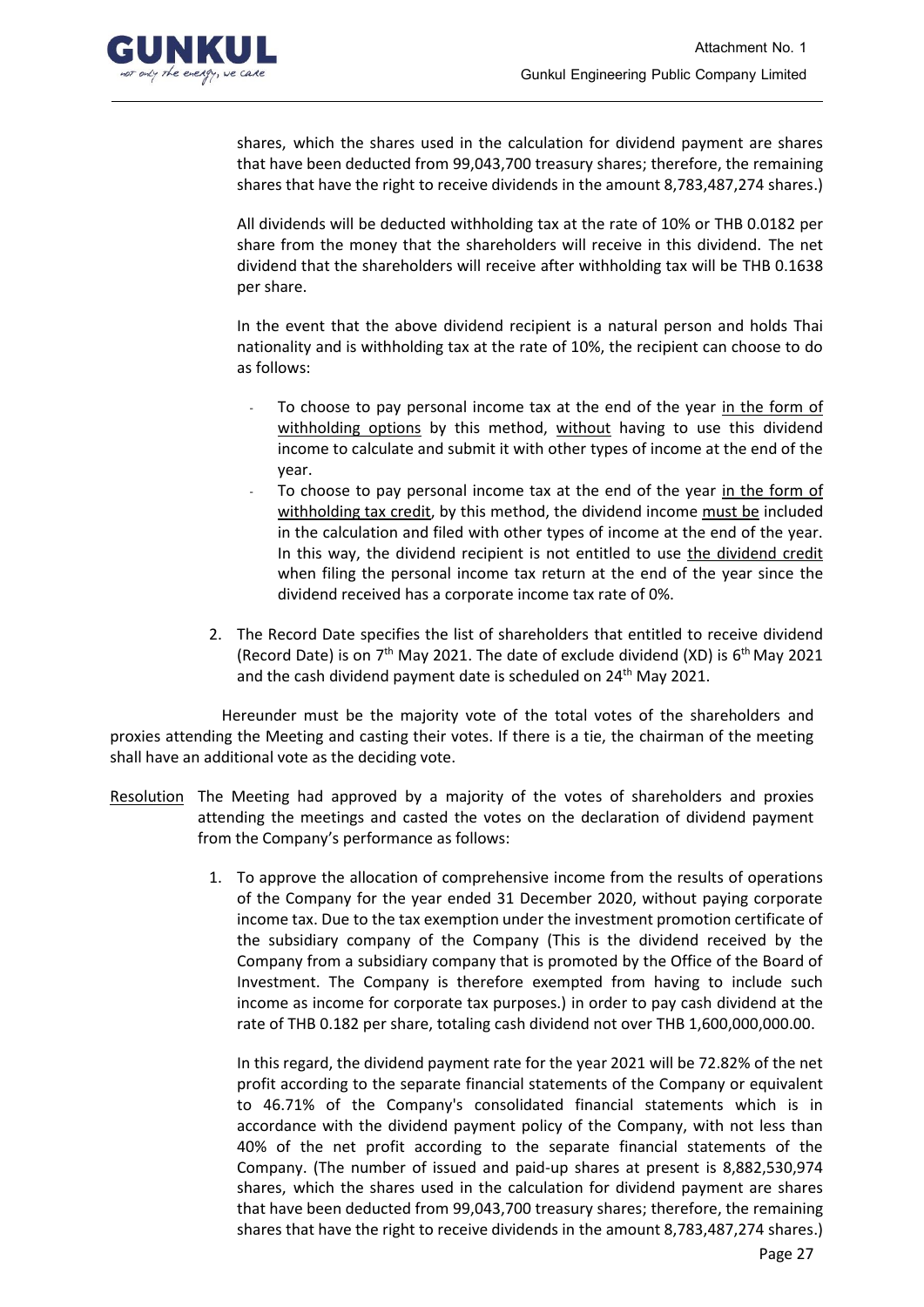

All dividends will be deducted withholding tax at the rate of 10% or THB 0.0182 per share from the money that the shareholders will receive in this dividend. The net dividend that the shareholders will receive after withholding tax will be THB 0.1638 per share.

In the event that the above dividend recipient is a natural person and holds Thai nationality and is withholding tax at the rate of 10%, the recipient can choose to do as follows:

- To choose to pay personal income tax at the end of the year in the form of withholding options by this method, without having to use this dividend income to calculate and submit it with other types of income at the end of the year.
- To choose to pay personal income tax at the end of the year in the form of withholding tax credit, by this method, the dividend income must be included in the calculation and filed with other types of income at the end of the year. In this way, the dividend recipient is not entitled to use the dividend credit when filing the personal income tax return at the end of the year since the dividend received has a corporate income tax rate of 0%.
- 2. The Record Date specifies the list of shareholders that entitled to receive dividend (Record Date) is on  $7<sup>th</sup>$  May 2021. The date of exclude dividend (XD) is  $6<sup>th</sup>$  May 2021 and the cash dividend payment date is scheduled on  $24<sup>th</sup>$  May 2021.

The result of vote was as following:

There was no shareholder disputing the vote counting result for this agenda. There were 440 shareholders attending the meeting in total amount of shares. 6,196,733,097 shares.

| <b>Shareholders</b> | Number of Votes | Percentage |  |
|---------------------|-----------------|------------|--|
| Approved            | 6,196,733,097   | 100.0000   |  |
| Disapproved         | Ü               | 0.0000     |  |
| Total               | 6,196,733,097   | 100.0000   |  |
| Void Ballot *       |                 |            |  |
| Abstain *           |                 |            |  |

\* The said votes shall not be counted as a basis for the calculation of votes.

## **Agenda 6 To consider and approve the Election of the Board of Directors in place of the Board of Directors who have completed their terms**

**Mr. Somboon Aueatchasai, Ph.D., Chief Executive Officer**, proposed the Meeting to consider and approve the election of the board of directors in place of the Board of Directors who have completed their terms. In this agenda, the Chairman of the Nomination and Remuneration Committee will present the information and notify the meeting for further acknowledgment.

**Pol. Maj.Gen. Visit Sukarasep, Chairman of the Nomination and Remuneration Committee**, presented to the meeting that in considering and approving the election of directors in place of those whose term expired in accordance with the Public Limited Company Act, BE 2535, Section 71 and Article 13 of the Company's Articles of Association, the Company's directors to retire by rotation at the Annual General Meeting of Shareholders at the rate of one third of the total number of directors. If the number of directors can't be divided into three parts, the number nearest to one-third must be issued. The directors who will be retired in the first and second years after the registration of that company shall be drawn up by lottery method for the subsequent years. The longest position is the one who left the position. The directors who have already left the position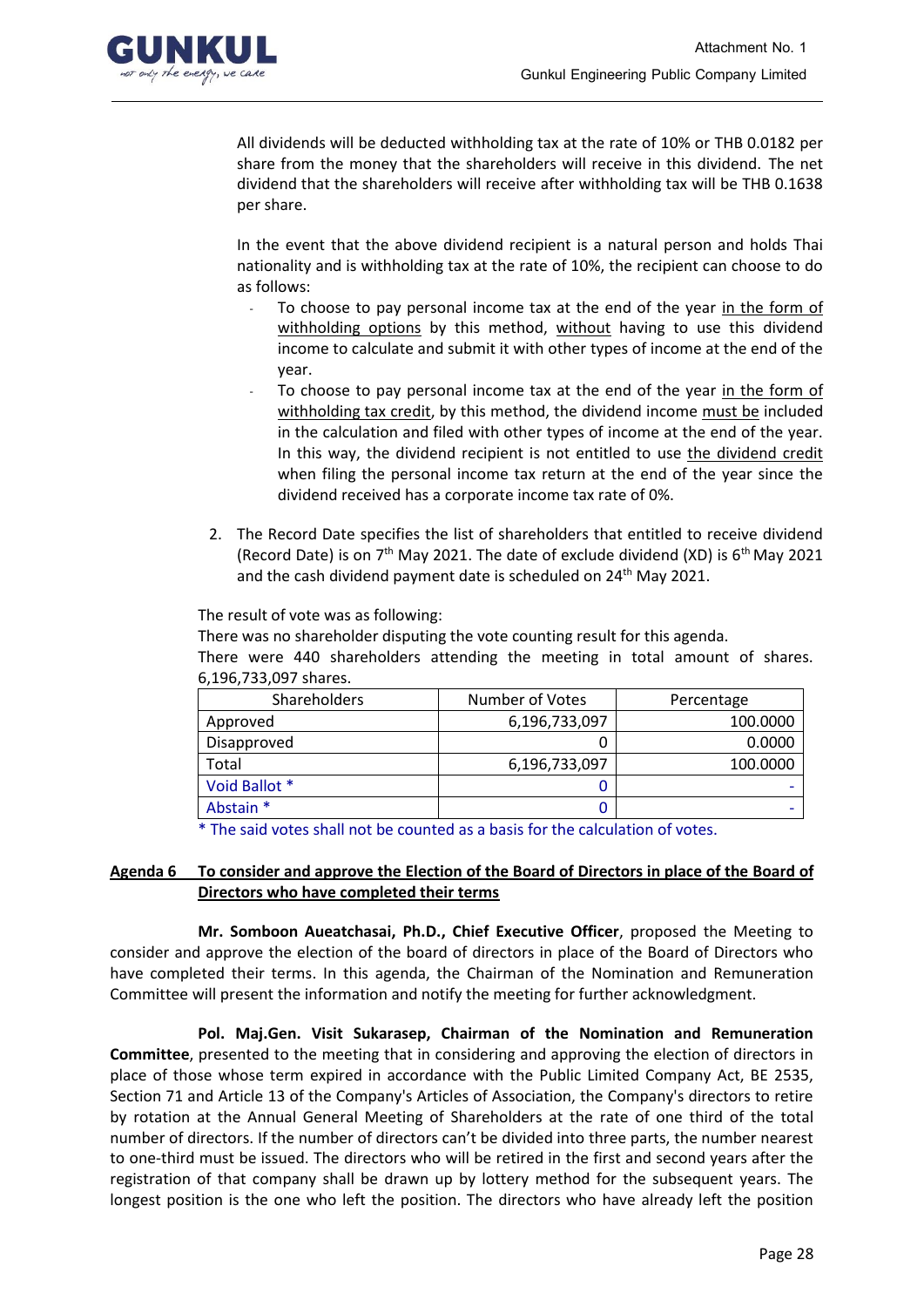

may choose to be in a new position, by the current Board of Directors, there are 11 persons, therefore, there are 4 directors who have completed their term at this time.

In this regards, the Company sent a letter of notification for the opportunity to shareholders to nominate a qualified person to be appointed as a director of the Company in the 2021 annual general meeting of shareholders in advance, and also specify the criteria that the Company had set for proposing the agenda to the shareholders in general, which has been disseminated through the website of the Stock Exchange of Thailand and the Company's website since  $13<sup>th</sup>$  November 2020 until  $31<sup>st</sup>$  January 2021, which no one proposed to the meeting for consideration by the Board of Directors in order to set the agenda for this general meeting of shareholders.

In order to comply with the electoral criteria for transparency, the nominated directors are invited to leave the meeting room. The four nominees, Assoc. Prof. Dr. Panarat Panmanee, Mr. Tarakorn Angpubate, Mr. Somboon Aueatchasai, Ph.D. and Mrs. Areewan Chaloemdan, left the meeting room.

The Nomination and Remuneration Committee considered the election of directors, by carefully considering the qualifications of each individual and considering the re-election of the directors who have completed their terms to be re-elected for another term as follows:

| 1) Assoc. Prof. Dr. Panarat Panmanee | Company Director (Independent Director) |
|--------------------------------------|-----------------------------------------|
| 2) Mr. Tarakorn Angpubate            | Company Director (Independent Director) |
| 3) Mr. Somboon Aueatchasai, Ph.D.    | Company Director (Executive Director)   |
| 4) Mrs. Areewan Chaloemdan           | Company Director (Executive Director)   |

Such persons were nominated and approved by the Board of Directors Meeting No.  $1/2021$  on  $24<sup>th</sup>$  February 2021. It was therefore proposed to the Annual General Meeting of Shareholders for the year 2021 for consideration. As for the curricula vitae of the nominated persons and other details were attached in Attachment No. 5 page 44 -53.

**Miss Sopacha Dhumrongpiyawut, Chairman of the Executive Committee**, informed to the shareholders' meeting to consider that the Board of Directors, excluding directors with conflicts of interest, have discussed extensively and jointly screen by considering the qualifications individually, which is to say, it must be a qualified person, experienced in various fields, great leadership, wide vision, with morals and ethics, also has a transparent work history, able to freely express opinions and has suitable qualifications for the Company's business. In this regard, the persons nominated as independent directors must be able to give independent opinions and in accordance with the relevant rules. The persons nominated for this election have passed the screening process of the Board of Directors that they are suitable for the Company's business operations. In the case that the nominated person is an independent director, the Board of Directors has considered that that person is able to give an independent opinion and in accordance with the relevant criteria. The Board of Directors therefore proposed to the shareholders' meeting to consider re-electing the directors who have completed their terms to be re-elected for another term. As for the agenda for the appointment of this director, it must be approved at the shareholders' meeting to appoint each individual director. Therefore, proposed to the meeting to consider individually as follows:

| 1) Assoc. Prof. Dr. Panarat Panmanee | Company Director (Independent Director) |
|--------------------------------------|-----------------------------------------|
| 2) Mr. Tarakorn Angpubate            | Company Director (Independent Director) |
| 2) Mr. Samboon Augatchasai, Dh.D.    | Company Director (Executive Director)   |

3) Mr. Somboon Aueatchasai, Ph.D. Company Director (Executive Director) 4) Mrs. Areewan Chaloemdan Company Director (Executive Director)

**Miss Sopacha Dhumrongpiyawut, Chairman of the Executive Committee**, gave an opportunity for the shareholders to ask questions or express opinions, which there was no shareholder asking, therefore, she proposed an approval hereunder this agenda item, voting must be made individually and all ballots are collected from shareholders, both self-attending and proxies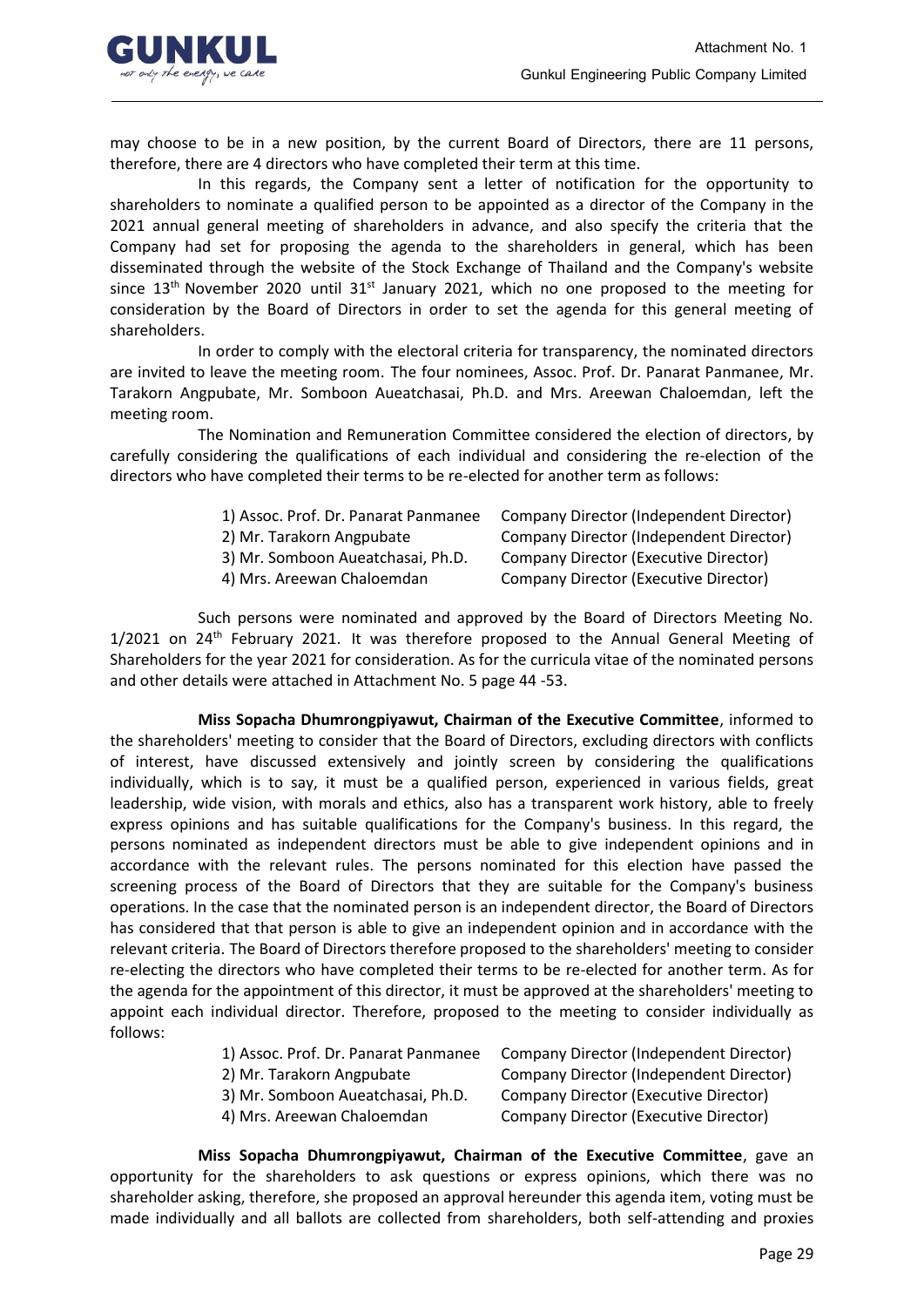

must be the majority vote of the total votes of the shareholders and proxies attending the Meeting and casting their votes. If there is a tie, the chairman of the meeting shall have an additional vote as the deciding vote.

- Resolution The Meeting had approved by majority of the votes to approve the Annual Appointment of Director and election of new director according to new structure as the Board of Directors purpose. The result of vote was as following:
	- **To elect the directors who have completed their terms to be re-elected for another term:**
		- 1. Assoc. Prof. Dr. Panarat Panmanee Directors (Independent Director)

There were 442 shareholders attending the meeting in total amount of shares. 6,196,985,317 shares.

There was no shareholder disputing the vote counting result for this agenda.

| <b>Shareholders</b> | Number of Votes | Percentage |
|---------------------|-----------------|------------|
| Approved            | 6,196,982,719   | 99.9999    |
| Disapproved         | 750             | 0.0001     |
| Total               | 6,196,983,469   | 100.0000   |
| Void Ballot *       | 1,848           |            |
| Abstain *           |                 |            |

\* The said votes shall not be counted as a basis for the calculation of votes.

#### 2. Mr. Tarakorn Angpubate Director (Independent Director)

There were 442 shareholders attending the meeting in total amount of shares. 6,196,985,317 shares.

| There was no shareholder disputing the vote counting result for this agenda. |  |  |  |
|------------------------------------------------------------------------------|--|--|--|
|------------------------------------------------------------------------------|--|--|--|

| Shareholders  | Number of Votes | Percentage |
|---------------|-----------------|------------|
| Approved      | 6,196,082,680   | 100.0000   |
| Disapproved   |                 | 0.0000     |
| Total         | 6,196,082,680   | 100.0000   |
| Void Ballot * | 2,598           |            |
| Abstain *     | 900,039         |            |

\* The said votes shall not be counted as a basis for the calculation of votes.

 Remark: to vote "Abstain" because the aforementioned number of votes relates to the directors who have been nominated in the election.

3. Mr. Somboon Aueatchasai, Ph.D. Director (Executive Director)

There were 442 shareholders attending the meeting in total amount of shares. 6,196,985,317 shares.

There was no shareholder disputing the vote counting result for this agenda.

| Shareholders  | Number of Votes | Percentage |
|---------------|-----------------|------------|
| Approved      | 6,149,977,590   | 99.8485    |
| Disapproved   | 9,328,330       | 0.1515     |
| Total         | 6,159,305,920   | 100.0000   |
| Void Ballot * | 2,598           |            |
| Abstain *     | 37,676,799      |            |

\* The said votes shall not be counted as a basis for the calculation of votes.

Remark: to vote "Abstain" because the aforementioned number of votes relates to the directors who have been nominated in the election.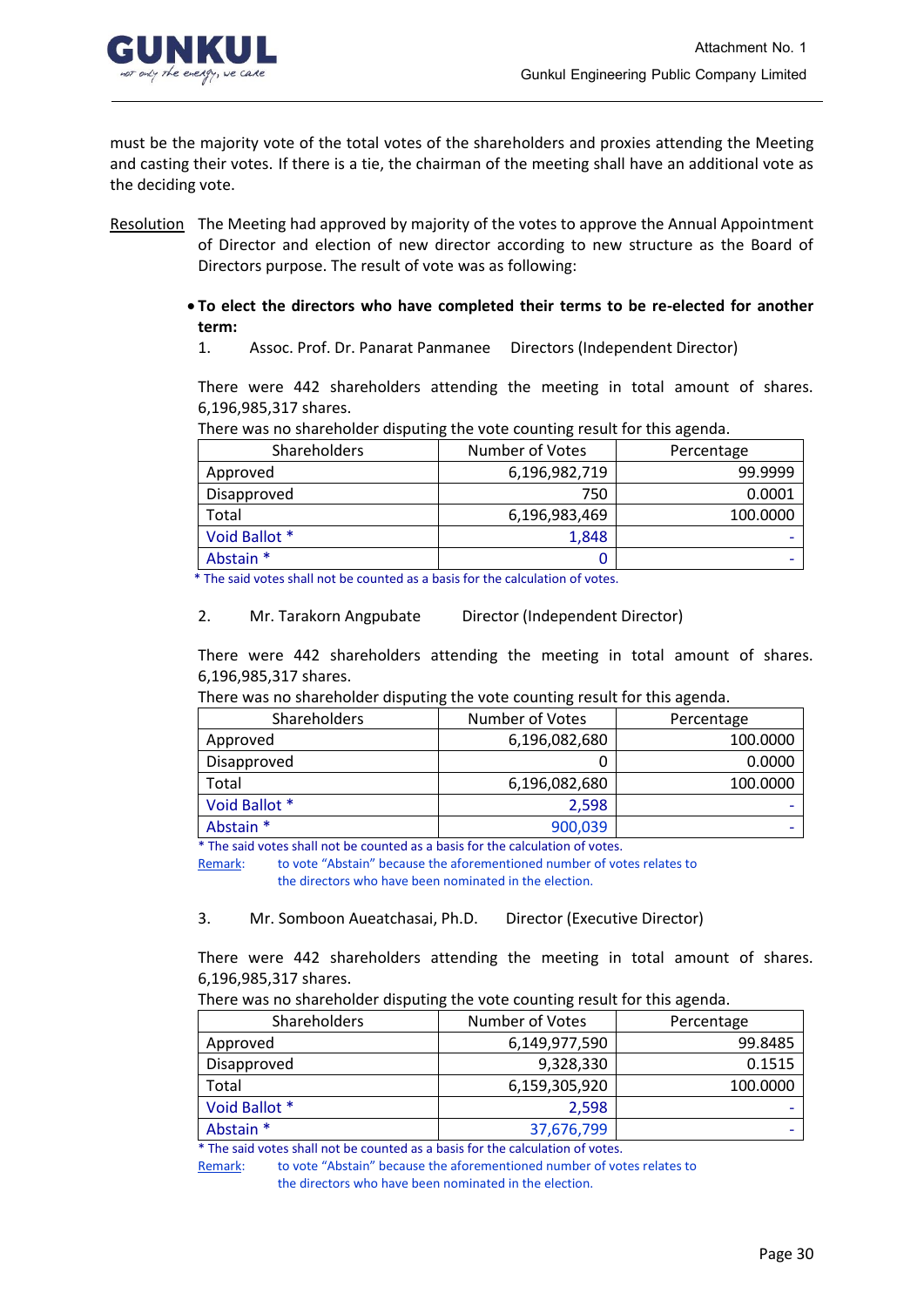

4. Mrs. Areewan Chaloemdan Director (Executive Director)

There were 442 shareholders attending the meeting in total amount of shares. 6,196,985,317 shares.

|                     | There was no shareholder alspathly the rote coanting resait for this agentari |            |  |  |  |
|---------------------|-------------------------------------------------------------------------------|------------|--|--|--|
| <b>Shareholders</b> | Number of Votes                                                               | Percentage |  |  |  |
| Approved            | 6,155,880,210                                                                 | 99.3367    |  |  |  |
| Disapproved         | 41,102,509                                                                    | 0.6633     |  |  |  |
| Total               | 6,196,982,719                                                                 | 100.0000   |  |  |  |
| Void Ballot *       | 2,598                                                                         |            |  |  |  |
| Abstain *           |                                                                               |            |  |  |  |

There was no shareholder disputing the vote counting result for this agenda.

\* The said votes shall not be counted as a basis for the calculation of votes.

### **Agenda 7 To consider and approve the determination of remuneration for the Board of Directors and subcommittees for the year 2021**

**Pol. Maj.Gen. Visit Sukarasep, Chairman of the Nomination and Remuneration Committee,** reported to shareholders in order to comply with item 29 of the Articles of Association, in Annual General Meeting must have agenda from considering the Board of Directors' Remuneration. Thus, the Company has a policy to determine the Board of Directors' Remuneration And the criteria for determining the remuneration of directors to be at an appropriate level and in accordance with the duties of working for the best interests of the Company, shareholders and various groups of stakeholders in compliance with good corporate governance principle. The remuneration process has been passed from the Nomination and Remuneration Committee and taken into consideration in the Board of Directors, which has carefully scrutinized the suitability of the various; as well as, comparing with those in similar industry. The Committee deemed it fit to propose the Meeting to approve the 2021 remunerations of the Board of Directors and Sub Committees as provided in Attachment No. 6 page 54 – page 58 as detail below;

#### **Monetary compensation:** proposed for consideration as follows

#### **Conference Remuneration Fee Unit : THB**

Position Board of Directors Audit Committee Risk **Management** Committee Nomination & **Remuneration** Committee Good **Corporate** Governance Committee **Executive** Committee **1. Chairman** 25,000 25,000 26,000 20,000 20,000 20,000 20,000 20,000 7,500 **2. Director** 20,000 18,000 15,000 15,000 15,000 15,000 15,000 5,000 3. Secretary to Committee 8,000 8,000 8,000 8,000 8,000 8,000 8,000

Remark: Independent Director who has appointed as Chairman of the Board of Directors will earn right to receive the conference remuneration fee with the compensation rate of the highest current position of each committee.

#### **Annual Remuneration Fee \*** Unit : THB

|    | Position                 | Board of         | <b>Audit</b> | <b>Risk</b> | Nomination & | Good       | Executive |
|----|--------------------------|------------------|--------------|-------------|--------------|------------|-----------|
|    |                          | <b>Directors</b> | Committee    | Management  | Remuneration | Corporate  | Committee |
|    |                          |                  |              | Committee   | Committee    | Governance |           |
|    |                          |                  |              |             |              | Committee  |           |
|    | Chairman                 | 750,000          | 300,000      | 100,000     | 100,000      | 100,000    | 500,000   |
| 2. | Director                 | 300,000          | 200,000      | 100,000     | 100,000      | 100,000    | 200,000   |
| 3. | Secretary to Committee   | 50,000           | 50,000       | 25,000      | 25,000       | 25,000     | $\sim$    |
| 4. | <b>Company Secretary</b> | 100,000          |              |             |              |            | $\sim$    |

Remark: \*Independent Director who has appointed as Chairman of the Board of Directors will earn right to receive the yearly remuneration fee with the compensation rate of the highest current position of each committee.

\* Annual remuneration is payable on a quarterly basis.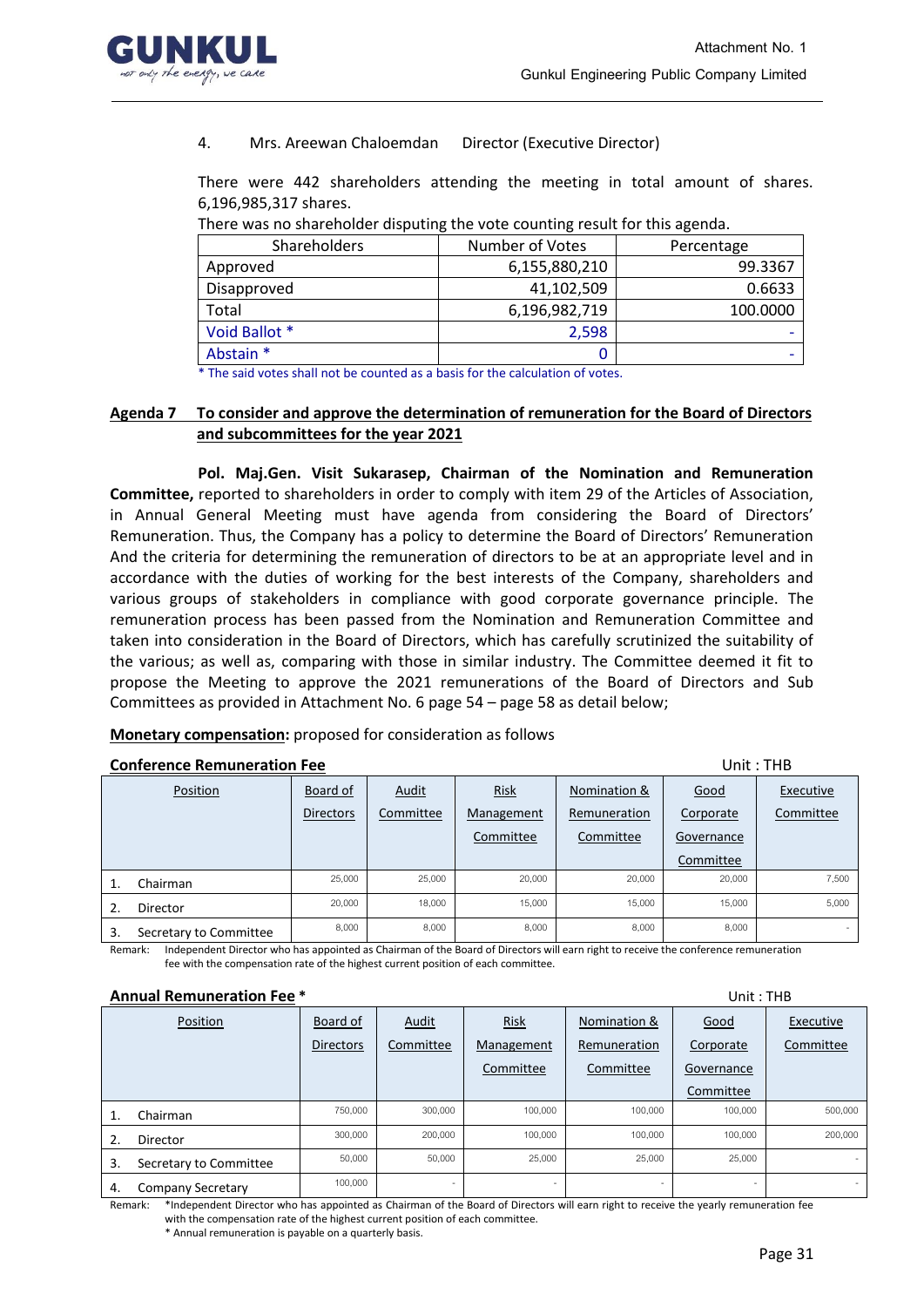

## The maximum of the all compensation payment is set as follows:

- 1. Chairman of the Board of Directors Maximum Payment THB 3,500,000
- 2. Chairman of the Executive Committee Maximum Payment THB 2,500,000
	-
- 3. Chairman of every committee Maximum Payment THB 1,500,000

(Except: Chairman of the Board of Director and Chairman of the Executive Committee)

- 
- 
- 
- (Except: Executive Director)
- 4. Chief Executive Officer Maximum Payment THB 1,000,000 5. Executive Directors Maximum Payment THB 800,000
- 6. Other Committee Maximum Payment THB 400,000

If any director holds more than one position, the payment will pay calculate the sum of all types of compensation including Conference Remuneration Fee and Yearly Remuneration Fee which must not exceed the ceiling rate or the maximum limit of each position that the director holds. However, if the director holds more than one position, the payment will be from the ceiling position of the highest position only.

The maximum of the all compensation payment for all directors is set in the total not exceeding THB 18,000,000.00.

## **Compensation / other benefit-in-kind that are not monetary:** None

**Miss Sopacha Dhumrongpiyawut, Chairman of the Executive Committee**, gave an opportunity for the shareholders to ask questions or express opinions, which there was no shareholder asking, therefore, she proposed the Meeting that an approval hereunder must not less than two-thirds of the total number of votes of shareholders and proxies that attending the meeting.

Resolution The Meeting had approved by majority of not less than two-thirds of the total votes of shareholders and proxies attending the meetings to approve 2021 Determination of Director's Remuneration as followings.

## **Monetary compensation:**

#### **Conference Remuneration Fee Unit : THB**

|    | Position               | Board of         | <b>Audit</b> | <b>Risk</b> | Nomination & | Good       | Executive |
|----|------------------------|------------------|--------------|-------------|--------------|------------|-----------|
|    |                        | <b>Directors</b> | Committee    | Management  | Remuneration | Corporate  | Committee |
|    |                        |                  |              | Committee   | Committee    | Governance |           |
|    |                        |                  |              |             |              | Committee  |           |
|    | Chairman               | 25,000           | 25,000       | 20,000      | 20,000       | 20,000     | 7,500     |
|    | Director               | 20,000           | 18,000       | 15,000      | 15,000       | 15,000     | 5,000     |
| 3. | Secretary to Committee | 8,000            | 8,000        | 8,000       | 8,000        | 8,000      |           |

Remark: Independent Director who has appointed as Chairman of the Board of Directors will earn right to receive the conference remuneration fee with the compensation rate of the highest current position of each committee.

#### **Annual Remuneration Fee \*** Unit : THB

|    | AMBU REMORTERUS LEC      |                  |                          |                          |              | <b>UIIIL . IIID</b>      |           |
|----|--------------------------|------------------|--------------------------|--------------------------|--------------|--------------------------|-----------|
|    | Position                 | Board of         | <u>Audit</u>             | <b>Risk</b>              | Nomination & | Good                     | Executive |
|    |                          | <b>Directors</b> | Committee                | Management               | Remuneration | Corporate                | Committee |
|    |                          |                  |                          | Committee                | Committee    | Governance               |           |
|    |                          |                  |                          |                          |              | Committee                |           |
| 1. | Chairman                 | 750,000          | 300,000                  | 100,000                  | 100,000      | 100,000                  | 500,000   |
| 2. | Director                 | 300,000          | 200,000                  | 100,000                  | 100,000      | 100,000                  | 200,000   |
| 3. | Secretary to Committee   | 50,000           | 50,000                   | 25,000                   | 25,000       | 25,000                   |           |
| 4. | <b>Company Secretary</b> | 100,000          | $\overline{\phantom{a}}$ | $\overline{\phantom{a}}$ |              | $\overline{\phantom{a}}$ | $\sim$    |

Remark: \*Independent Director who has appointed as Chairman of the Board of Directors will earn right to receive the yearly remuneration fee with the compensation rate of the highest current position of each committee.

\* Annual remuneration is payable on a quarterly basis.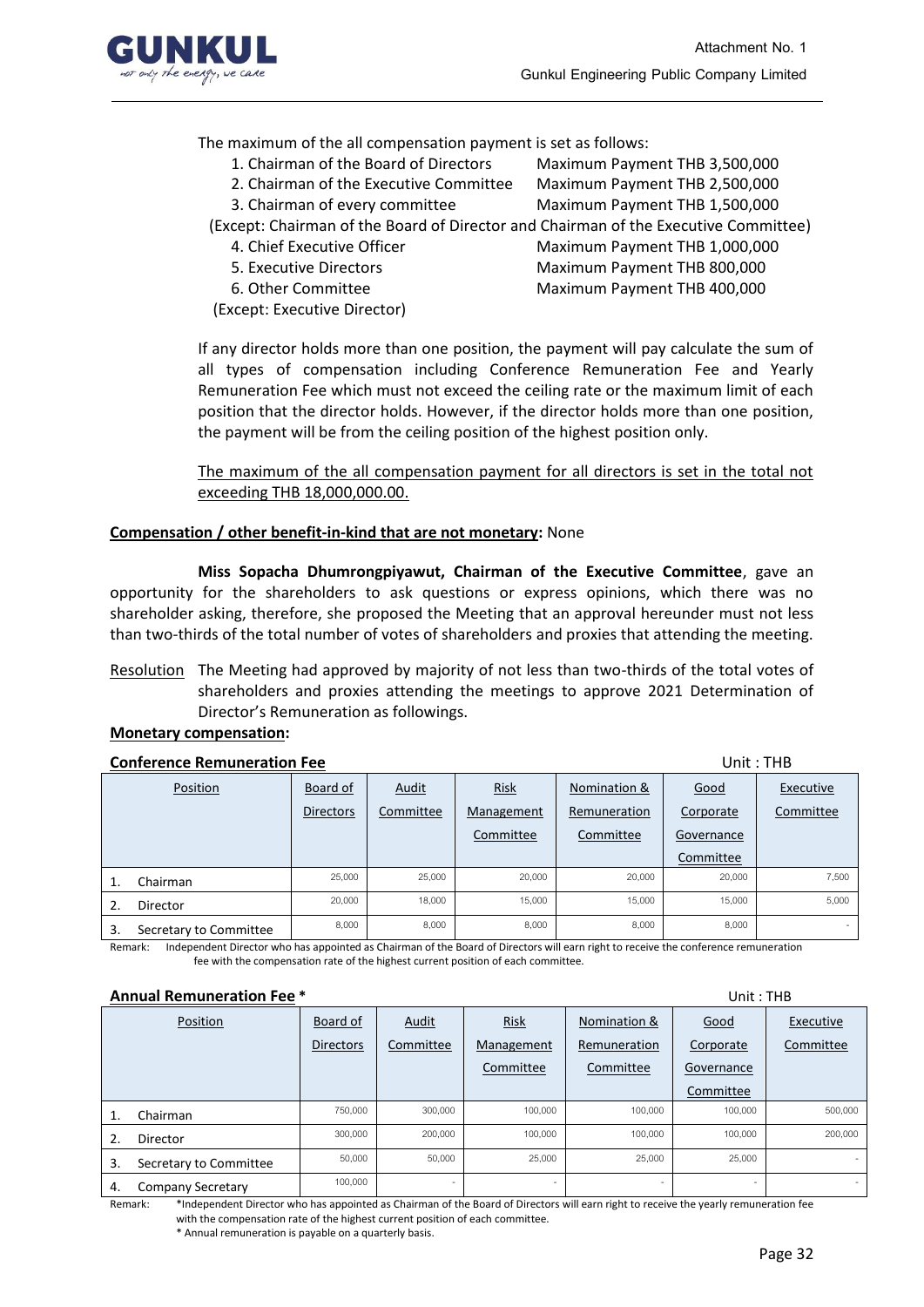

The maximum of the all compensation payment is set as follows:

- 1. Chairman of the Board of Directors Maximum Payment THB 3,500,000
- 2. Chairman of the Executive Committee Maximum Payment THB 2,500,000
- 3. Chairman of every committee Maximum Payment THB 1,500,000
	-
- (Except: Chairman of the Board of Director and Chairman of the Executive Committee)
- 
- 
- 

(Except: Executive Director)

4. Chief Executive Officer Maximum Payment THB 1,000,000 5. Executive Directors Maximum Payment THB 800,000 6. Other Committee Maximum Payment THB 400,000

If any director holds more than one position, the payment will pay calculate the sum of all types of compensation including Conference Remuneration Fee and Yearly Remuneration Fee which must not exceed the ceiling rate or the maximum limit of each position that the director holds. However, if the director holds more than one position, the payment will be from the ceiling position of the highest position only.

The maximum of the all-compensation payment for all directors is set in the total not exceeding THB 18,000,000.00.

## **Compensation / other benefits that are not monetary:** None

The result of vote was as following:

There was no shareholder disputing the vote counting result for this agenda.

There were 444 shareholders attending the meeting in total amount of shares. 6,197,071,153 shares.

| Shareholders  | Number of Votes | Percentage |
|---------------|-----------------|------------|
| Approved      | 6,197,071,153   | 100.0000   |
| Disapproved   |                 | 0.0000     |
| Void Ballot * |                 | 0.0000     |
| Abstain *     |                 | 0.0000     |
| Total         | 6,197,071,153   | 100.0000   |

\* The said votes are counted as a base for vote calculation.

## **Agenda 8 To consider and approve 2021 Appointment of Auditor and Determination of Remuneration**

**Mr. Somboon Aueatchasai, Ph.D., Chief Executive Officer,** proposed the Meeting to consider and approve of 2021 Appointment of Auditor and Determination of Remuneration. In order to comply with Section 120 of Public Limited Company B.E. 2535 and Item 29 of the Article of Association, in Annual General Meeting must have agenda for appointment an auditor and considering auditor fees. Thus, Audit Committee selected auditors by considering on performance, experience, standards and performance, audit expertise, auditor independence without conflict of interest and service fee. The Audit Committee requested the meeting to appoint auditors and approve auditor fees as provided the detail in Attachment No. 7 page 59 – page 63 as follows:

## **Information of the nominated person appointed as auditor.**

| 1) Mr. Waiyawat Korsamarnchaiyakit | Certified Public Accountant No. 6333 and/or |
|------------------------------------|---------------------------------------------|
| 2) Mr.Charoen Phoosumritlert       | Certified Public Accountant No. 4068 and/or |
| 3) Mr. Natthaphong Tantichattanon  | Certified Public Accountant No. 8829        |

Of KPMG Phoomchai Audit Co., Ltd. to be the Company's auditor for the year 2021, by being an auditor who is qualified in accordance with the Notification of the Securities and Exchange Commission and such person is also the auditor of the Subsidiary of the Gunkul Group.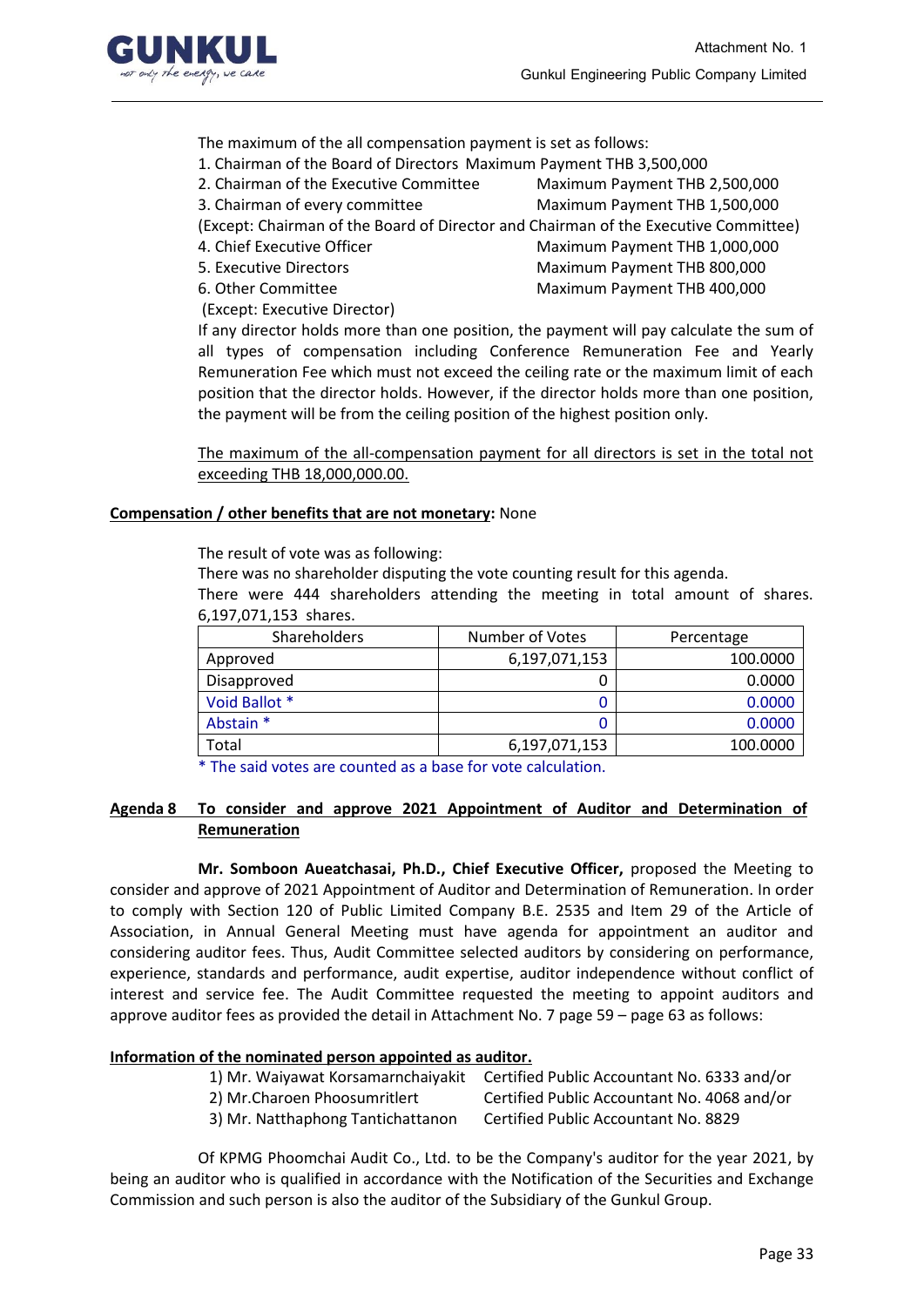

The listed company and the auditor as proposed above have no relationship and / or no conflict of interest with the Company / subsidiaries / management / major shareholders or anyone related to such person.

## **Detail of Audit Fee**

 The audit fee for the year 2021 is not exceeding THB 1,830,000.00. (And when including remuneration for subsidiaries, affiliates, altogether not exceeding THB 14,354,000.00) The details of the auditor's remuneration for past 5 years are as follows:

| <b>Details</b>                                                                                | 2020<br>(for considering) | 2019         | 2018         | 2017         | 2016          |
|-----------------------------------------------------------------------------------------------|---------------------------|--------------|--------------|--------------|---------------|
| The annual auditor fee<br>and quarterly fee for<br>the financial statements<br>of the Company | 1,830,000.00              | 1,830,000.00 | 1,830,000.00 | 1,700,000.00 | 1,480,000.00  |
| Other fees <sup>1)</sup>                                                                      | N.A.                      | 85,775.00    | 74,000.00    | 413,335.00   | 149,127.00.00 |

 $1)$  Consisting of overtime pay, vehicle fees, document binding fees, balance confirmation and document delivery fees

In this regard, the auditors in foreign countries that are affiliated with different auditing firms with auditors in the country, the Board of Directors will ensure that the financial statements can be prepared on time.

**Dr. Chongrak Rarueysong, Chairman of the Audit Committee** proposed to the meeting that the Audit Committee has considered the appointment of the auditor and the audit fee for the year 2021 as follow:

The Audit Committee has considered the appointment of the auditor and fixes the audit fee for the year 2021. The Company has selected KPMG Phoomchai Audit Ltd. as the auditor of the Company. The audit fee is only for the Company with the amount of money not exceeding THB 1,830,000.00 which is the same amount as the year 2020. In this regard, the criteria for the selection were determined from the performance results, experience, standards and efficiency expertise in auditing, independence of auditors including the price and time to deliver a work.

The Audit Committee is of the opinion that the three auditors mentioned above from KPMG Phoomchai Audit Ltd. had the qualifications as mentioned above. Therefore, it was proposed to the Board of Directors for approval and then proposed to the shareholders meeting for further consideration.

**Miss Sopacha Dhumrongpiyawut, Chairman of the Executive Committee**, gave an opportunity for the shareholders to ask questions or express opinions, which there was no shareholder asking, therefore, she proposed the Meeting that an approval hereunder must be the majority vote of the total votes of the shareholders and proxies attending the Meeting and casting their votes. If there is a tie, the chairman of the meeting shall have an additional vote as the deciding vote.

Resolution The Meeting had approved by majority of the votes to approve the appointment of

- 1) Mr. Waiyawat Korsamarnchaiyakit Certified Public Accountant No. 6333 and/or
- 2) Mr. Charoen Phoosumritlert Certified Public Accountant No. 4068 and/or
- 
- 3) Mr. Natthaphong Tantichattanon Certified Public Accountant No. 8829

Auditors from KPMG Phoomchai Audit Co., Ltd., to be auditors of the company and gave approval to auditor fees for the Company's Financial Statement for the year 2021 with the remuneration of the Company not exceeding THB 1,830,000.00 (and when including remuneration for subsidiaries, affiliates, altogether not exceeding THB 14,354,000.00).

The result of vote was as following: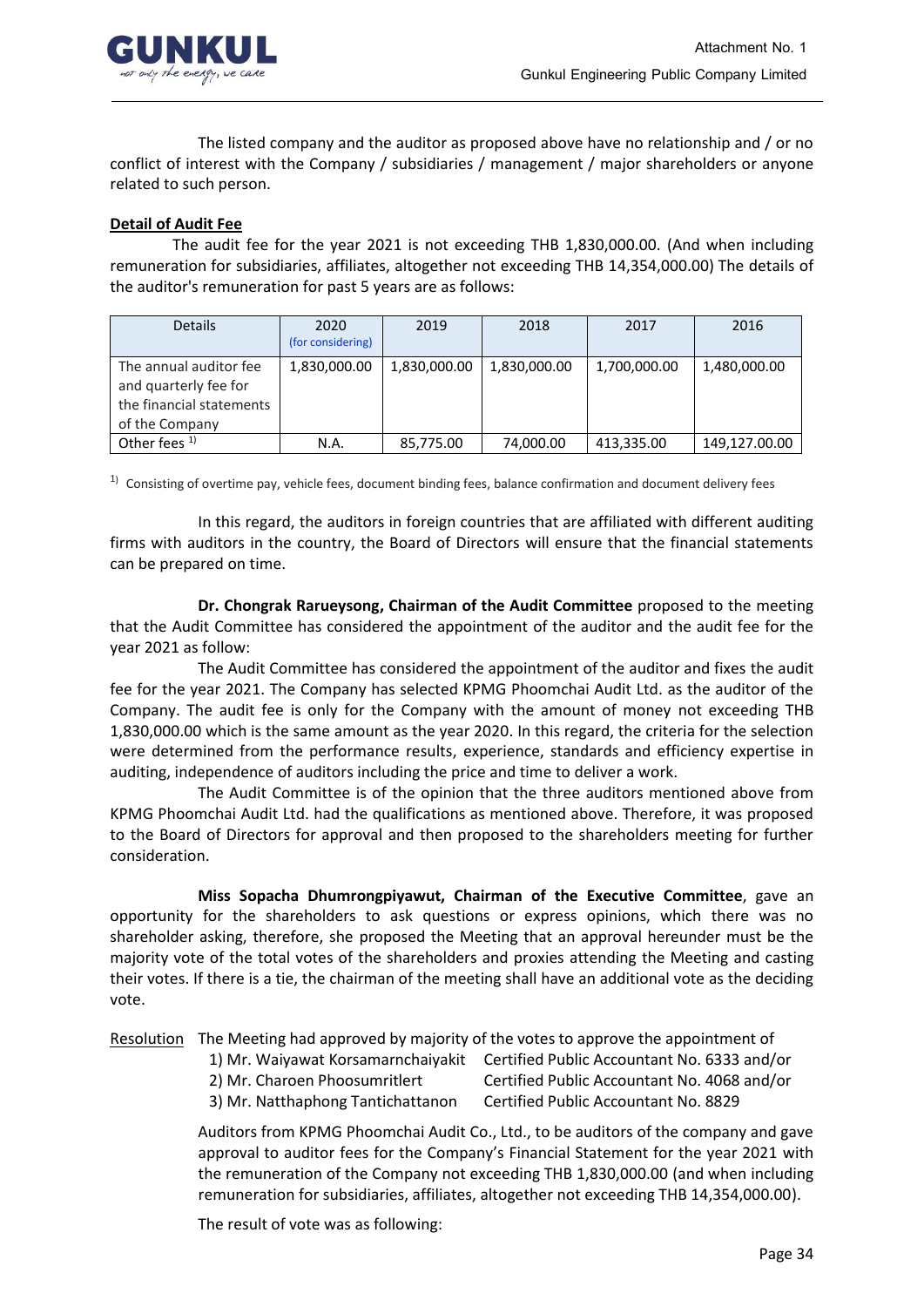

There was no shareholder disputing the vote counting result for this agenda. There were 445 shareholders attending the meeting in total amount of shares. 6,197,197,153 shares.

| Shareholders  | Number of Votes | Percentage |  |
|---------------|-----------------|------------|--|
| Approved      | 6,197,197,153   | 100.0000   |  |
| Disapproved   |                 | 0.0000     |  |
| Total         | 6,197,197,153   | 100.0000   |  |
| Void Ballot * |                 |            |  |
| Abstain *     |                 |            |  |

\* The said votes shall not be counted as a basis for the calculation of votes.

## **Agenda 9 Other Matters (If any)**

In this agenda, there is no one proposed any other matters for consideration. Mr. Somboon Aueatchasai, Ph.D., Chief Executive Officer; therefore, gave an opportunity for the shareholders to inquire further as follows:

> Mr. Sakchai Sakulsrimontri, shareholder attending in person, submitted her queries as follows:

1. what is the D/E Ratio of the Company at present? Is there any concern? And the debentures of the Company have been successfully sold or not?

Mr. Thitipong Techaratanayuenyong, Chief Financial Officer, replied to the query as follows:

1. The latest series of debentures that the Company has issued for refinance, unsubordinated, unsecured debentures amounting to THB 1,819 million that due in 2021 have been completed without any problems, which has the number of bookings made through a securities company that has been assigned to act as an underwriter in excess of more than 2 times.

As for the D / E Ratio as of  $31<sup>st</sup>$  December 2020, the Company has an interest-bearing debt ratio of approximately 1.4 - 1.5 times and the covenant of debentures is 3 times. There is still a ceiling sufficient to raise funds for new projects this year; as well as, two to three years in the future.

Mr. Kriengkamon Theerasaksopon, shareholder attending in person, submitted her queries as follows:

1. I would like to know about this year's investment plans for solar power in Japan and address the issues associated with the Covid-19 crisis in Japan that affect the company's profits.

Miss Sopacha Dhumrongpiyawut, Chairman of the Executive Committee, replied to the query as follows:

1. As for 4 solar projects in Japan, 2 projects were divested in the past year 2020. The remaining 2 projects that have sold commercial power since 2018 and 2019 are still able to generate electricity as usual. In addition, the measurement of solar values this year was better than last year. For the impact of the Covid-19 situation in Japan, due to the Company has already hired outsiders to take care of the O&M of both projects. Along with regular communication with the employees working on the project side, it can be considered that the Company is not affected by any such situation.